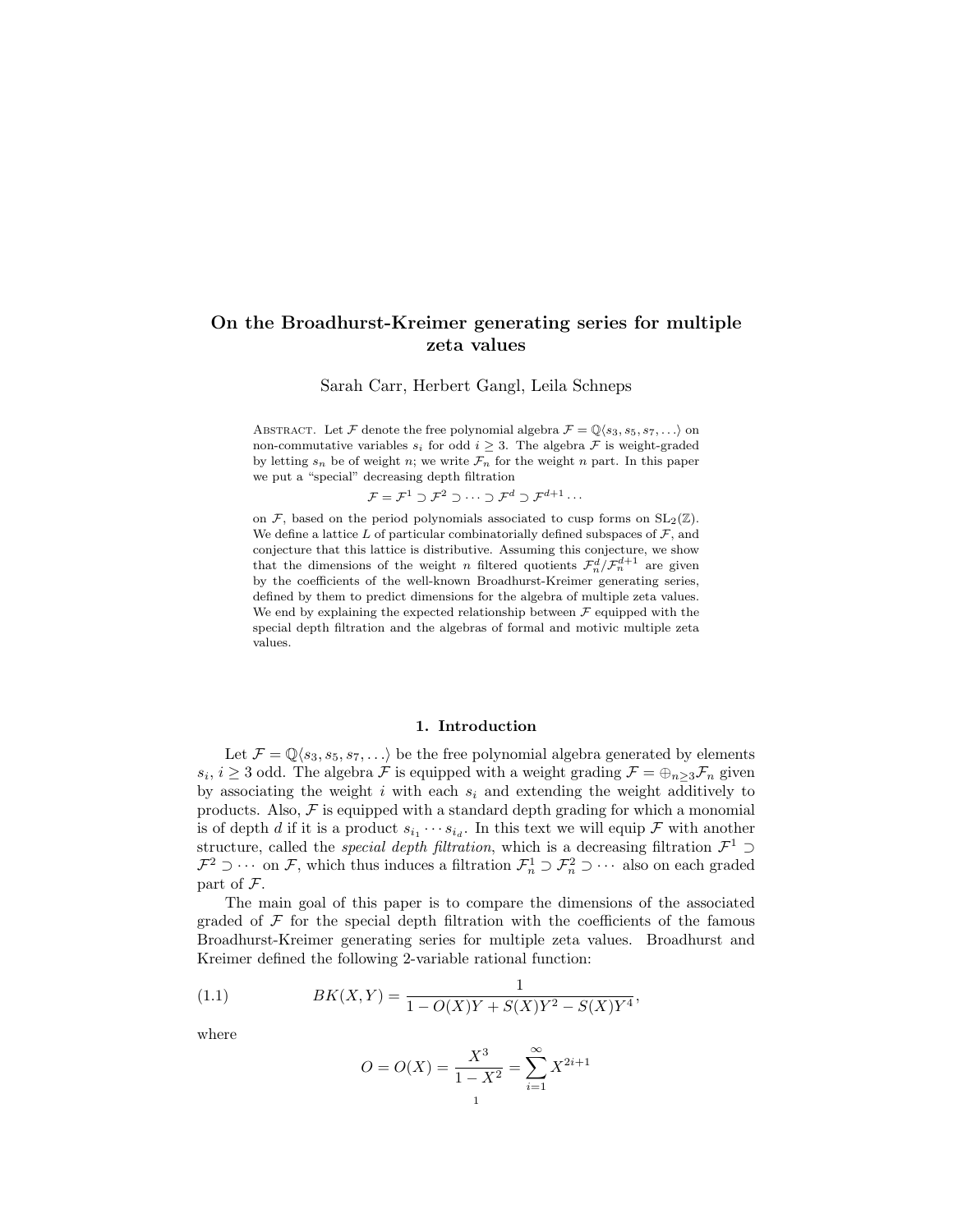and

$$
S = S(X) = \frac{X^{12}}{(1 - X^4)(1 - X^6)} = \sum_{\substack{n=12 \ n \text{ even}}}^{\infty} sp(n)X^n,
$$

where  $sp(n) = \lfloor \frac{n-4}{4} \rfloor - \lfloor \frac{n-2}{6} \rfloor$  is the dimension of the space  $S_n(\text{SL}_2(\mathbb{Z}))$  of weight n cusp forms on the full modular group. Their conjecture states that the coefficient of  $X^nY^d$  in the Taylor expansion of this function around  $(0,0)$  is equal to the number of linearly independent multiple zeta values of weight  $n$  and depth  $d$  (see §7). In this paper, we state a conjecture on a certain lattice of combinatorially defined subspaces of the free algebra  $\mathcal{F}$ , and then, assuming this conjecture, prove that the coefficients of the Broadhurst-Kreimer series do actually give the dimensions of the graded pieces of the associated graded of  $\mathcal F$  with respect to the special depth filtration.

In §2, we recall the definition of the period polynomials associated to cusp forms on  $SL_2(\mathbb{Z})$ , and use them to define the special depth filtration on the free algebra  $\mathcal{F}$ . In §3 we give a preliminary version of the distributivity conjecture and state our main results on the Broadhurst-Kreimer generating series and the dimensions of the associated graded pieces of  $\mathcal F$  for the special depth filtration. In §4 we define the lattice of subspaces we need to consider in  $\mathcal{F}$ , and give the precise statement of our main conjecture. Sections §§5-6 are devoted to the proofs. Finally, in §7, we discuss the relation of this theorem to formal and motivic multiple zeta values.

ACKNOWLEDGEMENTS. The first two authors wish to thank the MPI in Bonn for its hospitality during the earliest stages of the work in this paper, in 2009. The second two authors thank the Isaac Newton Institute in Cambridge for its hospitality during the preparation of the final version. Both institutes provided ideal and stimulating working conditions. We are also grateful to the referees for their helpful remarks, especially concerning an error in the first version of this paper, to F. Brown for clarifying comments on the period map and to P. Lochak and B. Enriquez for their explanations concerning Koszulity.

#### 2. Period polynomials and the special depth filtration

DEFINITION 2.1. A polynomial  $P(X) \in \mathbb{Q}[X]$  is said to be a *period polynomial* of weight n with respect to  $SL_2(\mathbb{Z})$  if it is a polynomial of degree  $\leq n-2$  satisfying the following two equalities:

$$
P(X) + X^{n-2}P(\frac{-1}{X}) = 0,
$$
  

$$
P(X) + X^{n-2}P(1 - \frac{1}{X}) + (X - 1)^{n-2}P(\frac{1}{1 - X}) = 0.
$$

We say that  $P(X)$  is an even period polynomial if  $P(X) = P(-X)$ , and a reduced even period polynomial if  $P(X)$  is even, deg  $P \leq n-4$ , and  $P(0) = 0$ . The reduced even period polynomials of weight n form a vector space over  $\mathbb{O}$  which we denote by  $\mathcal{P}_n$ .

REMARK 2.2. Consider the integral

$$
r_f(X) = \int_0^{i\infty} f(z)(z - X)^{n-2} dz
$$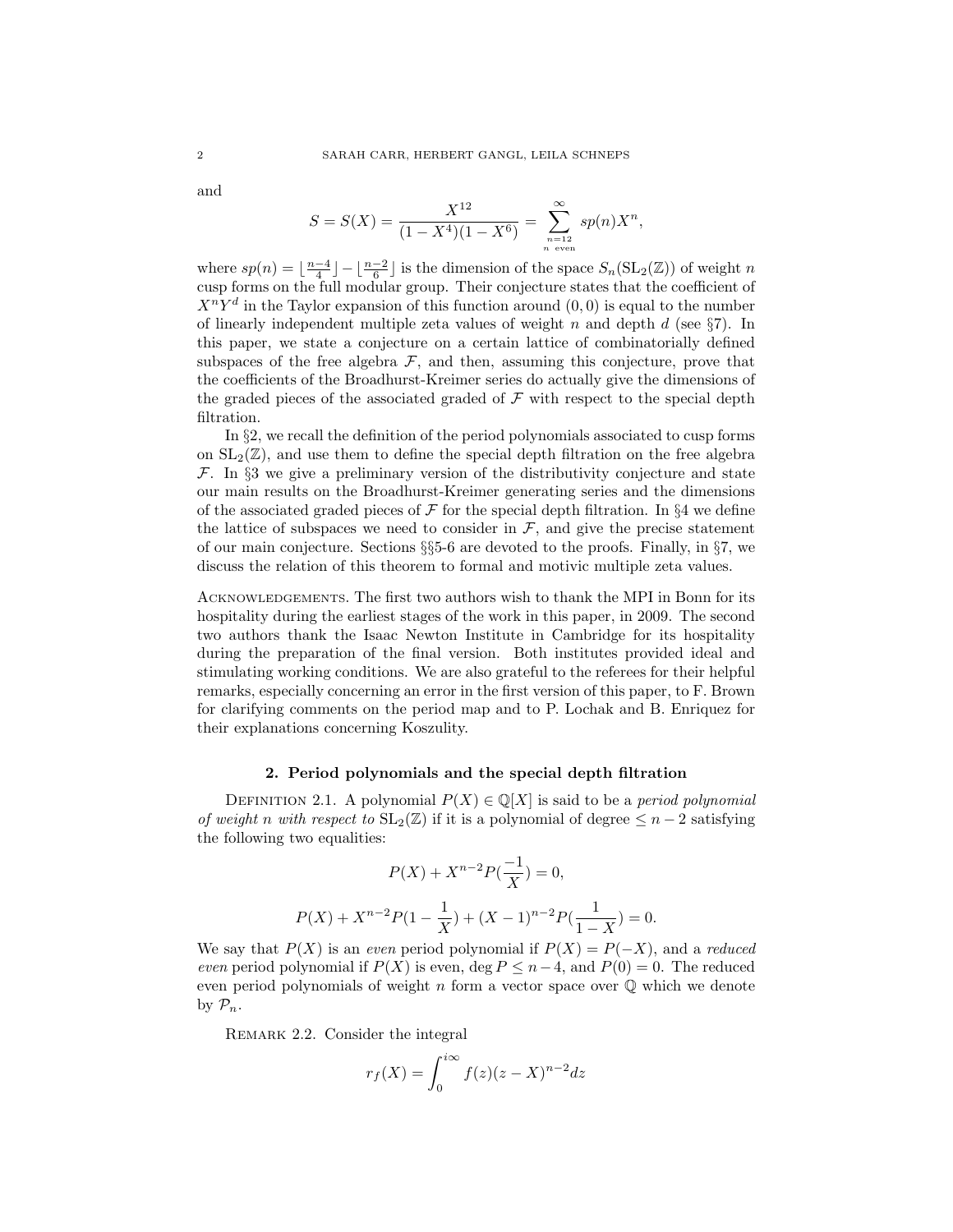attached to a weight n modular form f on  $SL_2(\mathbb{Z})$ . Set

$$
r_f^+(X) = \frac{1}{2} (r_f(X) + r_f(-X));
$$

then  $r_f^+(X)$  is an even polynomial. Let  $R_f^+(X)$  denote the *reduced* even period polynomial obtained from the even period polynomial  $r_f^+(X)$  by removing the term of degree  $n-2$  and the constant term (if any). Up to scalar multiple, the even period polynomial associated to the weight n Eisenstein series  $G_n$  is  $X^{n-2} - 1$ , so that in fact the reduced even period polynomial  $R_f^+(X)$  is always the even period polynomial  $r_g^+(X)$  of a unique linear combination g of f and  $G_n$ . The Eichler-Shimura correspondence shows that  $f \mapsto r_f^+(X)$  yields an isomorphism between the vector space  $M_n(\mathrm{SL}_2(\mathbb{Z}))$  of modular forms of weight n on  $\mathrm{SL}_2(\mathbb{Z})$  and the vector space of even period polynomials, which then induces an isomorphism  $f \mapsto R_f^+(X)$ between the space  $S_n(\mathit{{\rm SL}}_2(\mathbb{Z}))$  of cusp forms of weight n on  $\mathit{{\rm SL}}_2(\mathbb{Z})$  and the space  $\mathcal{P}_n$  of reduced even period polynomials. In particular, it follows that

$$
\dim \mathcal{P}_n = \dim S_n(\mathrm{SL}_2(\mathbb{Z})) = sp(n) = \lfloor (n-4)/4 \rfloor - \lfloor (n-2)/6 \rfloor.
$$

In particular, the first values of n for which dim  $\mathcal{P}_n \neq 0$  are  $n = 12, 16, 18, \ldots$  The identity of the period polynomials (resp. the even, odd, reduced even ones) defined this way and those of Definition 2.1 can be found for example in [20].

Example 2.3. In weight 12, there is a degree 8 period polynomial given by

(2.1) 
$$
P(X) = X^8 - 3X^6 + 3X^4 - X^2
$$

which is the reduced period polynomial associated to the Ramanujan  $\Delta$  cusp form.

Using the period polynomials, we can now give the definition of the special depth filtration on the free algebra  $\mathcal F$ . We first need to define the subspaces of special elements of F.

DEFINITION 2.4. Let  $S_n$  be the image of  $\mathcal{P}_n$  under the map  $\rho_n : \mathcal{P}_n \to \mathcal{F}$  given by

$$
P(X) = \sum_{i} a_i (X^{2i} - X^{n-2-2i}) \mapsto \sum_{i} a_i (s_{2i+1} s_{n-2-2i+1} - s_{n-2-2i+1} s_{2i+1}).
$$

By definition,  $S_n$  is a vector subspace of the graded weight n part  $\mathcal{F}_n$  of  $\mathcal{F}$ . Since the maps  $\rho_n$  are obviously injective, we have  $\dim(\mathcal{S}_n) = sp(n) = |(n - 4)/4|$  –  $\lfloor (n-2)/6 \rfloor$ . For convenience, we write S for the union of the underlying sets of the spaces  $S_n$ ,  $n \geq 12$ . Elements of S are special elements of F.

Let us also introduce a notation for the standard depth filtration: for  $j \geq 1$ , we write  $D<sup>j</sup>F$  for the j-th part of the ordinary depth grading on F, so  $D<sup>j</sup>F$  is the vector subspace of  $\mathcal F$  generated by all monomials  $s_{i_1} \cdots s_{i_j}$ .

DEFINITION 2.5. The special depth filtration on  $\mathcal F$  is defined as follows. For  $j = 1, 2, 3$ , let  $V^i \mathcal{F} = D^i \mathcal{F}$ . Let  $V^4 \mathcal{F}$  be the vector subspace generated by  $D^4 \mathcal{F}$ and also by the elements of all the subspaces  $S_n \subset V^2 \mathcal{F} \subset \mathcal{F}$ . For  $j \geq 5$ , let  $V^j \mathcal{F}$ be generated by products ST where  $S \in V^k \mathcal{F}$  and  $T \in V^l \mathcal{F}$  with  $k + l = j$ , with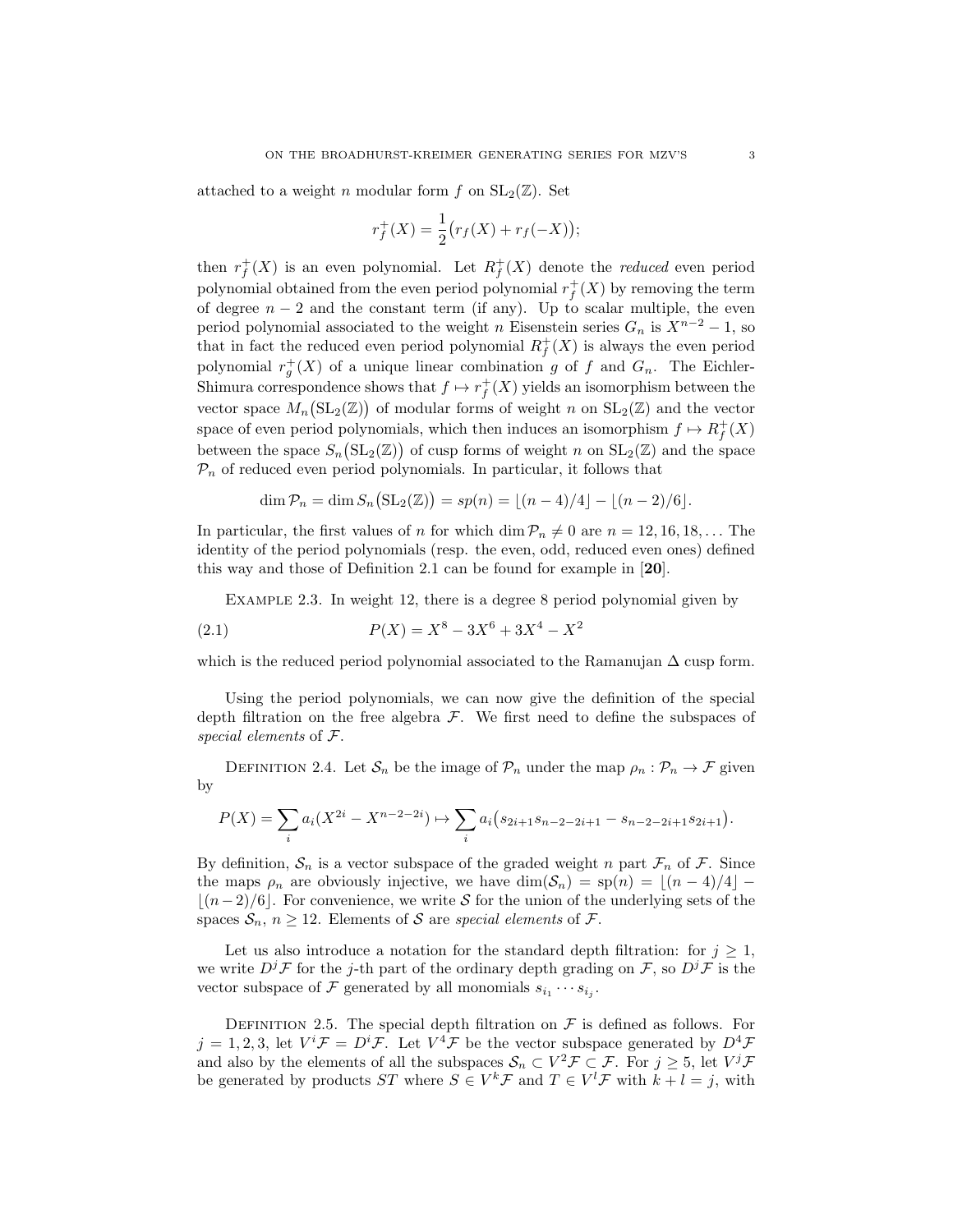$k, l > 1$ <sup>1</sup>. We define the *special depth filtration* on  $\mathcal F$  by

$$
\mathcal{F}^d = \langle \bigcup_{i \geq d} V^i \mathcal{F} \rangle.
$$

#### 3. Distributivity conjecture and Broadhurst-Kreimer dimensions

In this section, we state our main results on the relation between the coefficients of the expansion around  $(0, 0)$  of the Broadhurst-Kreimer generating function

$$
BK(X,Y) = \sum_{n\geq 0, d\geq 0} c_n^d X^n Y^d \tag{4.1}
$$

and the dimensions of the weight-graded parts of the associated graded of  $\mathcal F$  for the special depth filtration. Our results depend on conjectural properties of certain subspaces  $\mathcal{F}_n^K \subset \mathcal{F}$ , the *shuffle subspaces*, whose precise definition can be found in §4. The statement of our conjecture is as follows. Let  $\mathcal L$  denote the lattice (in the sense of order theory) of subspaces of  $\mathcal F$  generated by the shuffle subspaces, i.e.  $\mathcal L$ contains the shuffle subspaces and is closed under intersections and sums.

CONJECTURE 3.1. The lattice  $\mathcal L$  is distributive, i.e. for any  $U, V, W \in \mathcal L$ , we have

$$
U \cap (V + W) = U \cap V + U \cap W.
$$

REMARK 3.2. This conjecture is equivalent to the statement that the algebra  $\mathcal{F}/I(\mathcal{S})$  is Koszul, where  $I(\mathcal{S})$  is the ideal of F generated by S. For a discussion of this and other equivalent formulations related to the Broadhurst-Kreimer conjecture, see [9].

THEOREM 3.3. Assume Conjecture 3.1. Then the coefficient  $c_n^d$  of the Taylor expansion of  $BK(X, Y)$  around  $(0, 0)$  is equal to the dimension of the quotient of successive filtered pieces of  $\mathcal{F}_n$  by the special depth filtration:

$$
c_n^d = \dim \mathcal{F}_n^d / \mathcal{F}_n^{d+1}.
$$

In particular, if  $n \not\equiv d \mod 2$ , then

$$
c_n^d = \dim \mathcal{F}_n^d / \mathcal{F}_n^{d+1} = 0,
$$

*i.e.*  $\mathcal{F}_n^d = \mathcal{F}_n^{d+1}$  if  $n \not\equiv d \mod 2$ .

Theorem 3.3 will follow as an easy corollary of the more detailed Theorem 3.4, which makes use of the standard depth grading on  $\mathcal{F}$ . Let  $\mathcal{F}_{n,k}$  denote the subspace of  $\mathcal F$  generated by monomials of standard depth  $k$  (i.e. products of  $k$   $s_i$ 's) of weight n, so  $\mathcal{F}_n = \bigoplus_{k>1} \mathcal{F}_{n,k}$ . In fact, the standard depths that can occur for weight n are limited. In particular, no elements of standard depth  $k$  can occur in weight  $n$  if  $n \not\equiv k \mod 2$ . Moreover, we have

(3.1) 
$$
\mathcal{F}_n = \bigoplus_{k=1}^{\lfloor n/3 \rfloor} \mathcal{F}_{n,k},
$$

as the maximal possible standard depth in weight n occurs when  $n \equiv 0 \mod 3$  for the monomial  $s_3^{n/3}$ .

<sup>&</sup>lt;sup>1</sup>Note in particular that  $S_n = V^2 \mathcal{F}_n \cap V^4 \mathcal{F}_n$  for each *n*, and in general,  $V^j \mathcal{F} \cap V^{j+2} \mathcal{F} \neq 0$ .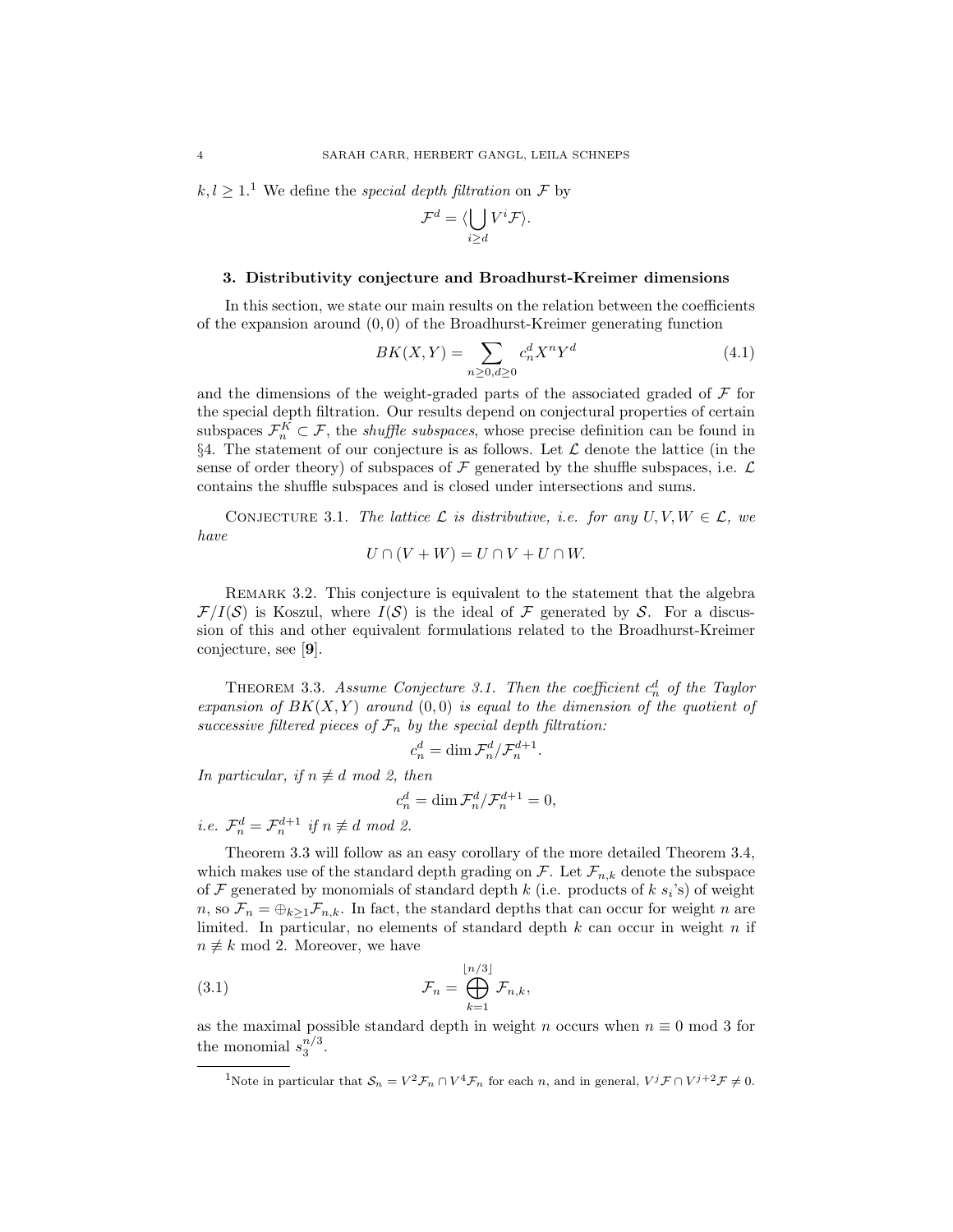The special depth filtration induces a filtration on each  $\mathcal{F}_n$  and on each  $\mathcal{F}_{n,k}$ . For the next theorem, we introduce a refined version of the Broadhurst-Kreimer

function, with three variables, as follows:

$$
\widetilde{BK}(X, Y, Z) = \frac{1}{1 - O(X)YZ + S(X)Y^2Z^2(1 - Z^2)}.
$$

Clearly  $BK(X, 1, Y) = BK(X, Y)$ . Furthermore,  $BK(X, Y, 1)$  is a generating series for the filtered quotients of  $\mathcal F$  equipped with the standard filtration.

- THEOREM 3.4. (i) Unless  $n \equiv k \equiv d \mod 2$ , we have  $\mathcal{F}_{n,k}^d / \mathcal{F}_{n,k}^{d+1} = 0$ .
- (ii) Assume Conjecture 3.1, and let  $e_{n,k}^d$  be the coefficient of  $X^nY^kZ^d$  in the Taylor series of  $\overline{BK}(X, Y, Z)$ . Then

(3.2) 
$$
e_{n,k}^d = \dim \mathcal{F}_{n,k}^d / \mathcal{F}_{n,k}^{d+1}.
$$

PROOF OF THEOREM 3.3, using Theorem 3.4. By  $(3.1)$ , we have

(3.3) 
$$
\mathcal{F}_n^d = \bigoplus_{k=1}^{\lfloor n/3 \rfloor} \mathcal{F}_{n,k}^d.
$$

We first observe that if  $k > d$ , then  $\mathcal{F}^d_{n,k} = \mathcal{F}^{d+1}_{n,k}$ . Indeed, the special depth of an element is always greater than or equal to its standard depth; in particular the special depth of an element of standard depth k is at least  $k$ , so if  $k > d$ , then the special depth is also greater than d. Thus if  $k > d$ , any element of  $\mathcal{F}^d_{n,k}$  also lies in  $\mathcal{F}_{n,k}^{d+1}$ , so these spaces are equal.

Thus we find that quotienting  $\mathcal{F}_n^d$  by  $\mathcal{F}_n^{d+1}$  gives the direct sum of quotients

(3.4) 
$$
\mathcal{F}_n^d / \mathcal{F}_n^{d+1} = \bigoplus_{k=1}^{\lfloor n/3 \rfloor} \mathcal{F}_{n,k}^d / \mathcal{F}_{n,k}^{d+1} = \bigoplus_{k=1}^d \mathcal{F}_{n,k}^d / \mathcal{F}_{n,k}^{d+1}.
$$

using (3.3) for the first equality and the above observation to reduce the upper limit of the sum from  $|n/3|$  to d. But it follows from (3.2) of Theorem 3.4 that the dimension of the right-hand term of (4.5) is  $\sum_{k=1}^{d} e_{n,k}^{d}$ , and by the equality  $\widetilde{BK}(X, 1, Y) = BK(X, Y)$ , we have

(3.5) 
$$
\sum_{k=1}^{d} e_{n,k}^{d} = c_{n}^{d}.
$$

This proves the first statement of Theorem 3.3.

The second statement of Theorem 3.3 follows immediately from Theorem 3.4 (i) by summing over k.  $\square$ 

## 4. Shuffle subspaces of  $\mathcal F$

In this section we make the statement of Conjecture 3.1 precise by defining the shuffle subspaces of  $\mathcal{F}$ , and prove some properties that will be necessary for the proof of Theorem 3.4.

We start by considering the subspaces  $\mathcal{F}^d_{n,k}$  with  $d \equiv k \mod 2$  (indeed, it will be shown in the proof of part (i) of Theorem 3.4 below that these spaces are zero when  $d \not\equiv k \mod 2$ . The main remark is that  $\mathcal{F}^d_{n,k}$  is generated by the set of possible products, in any order, of  $a = (d - k)/2$  special elements and  $d - 4a$  single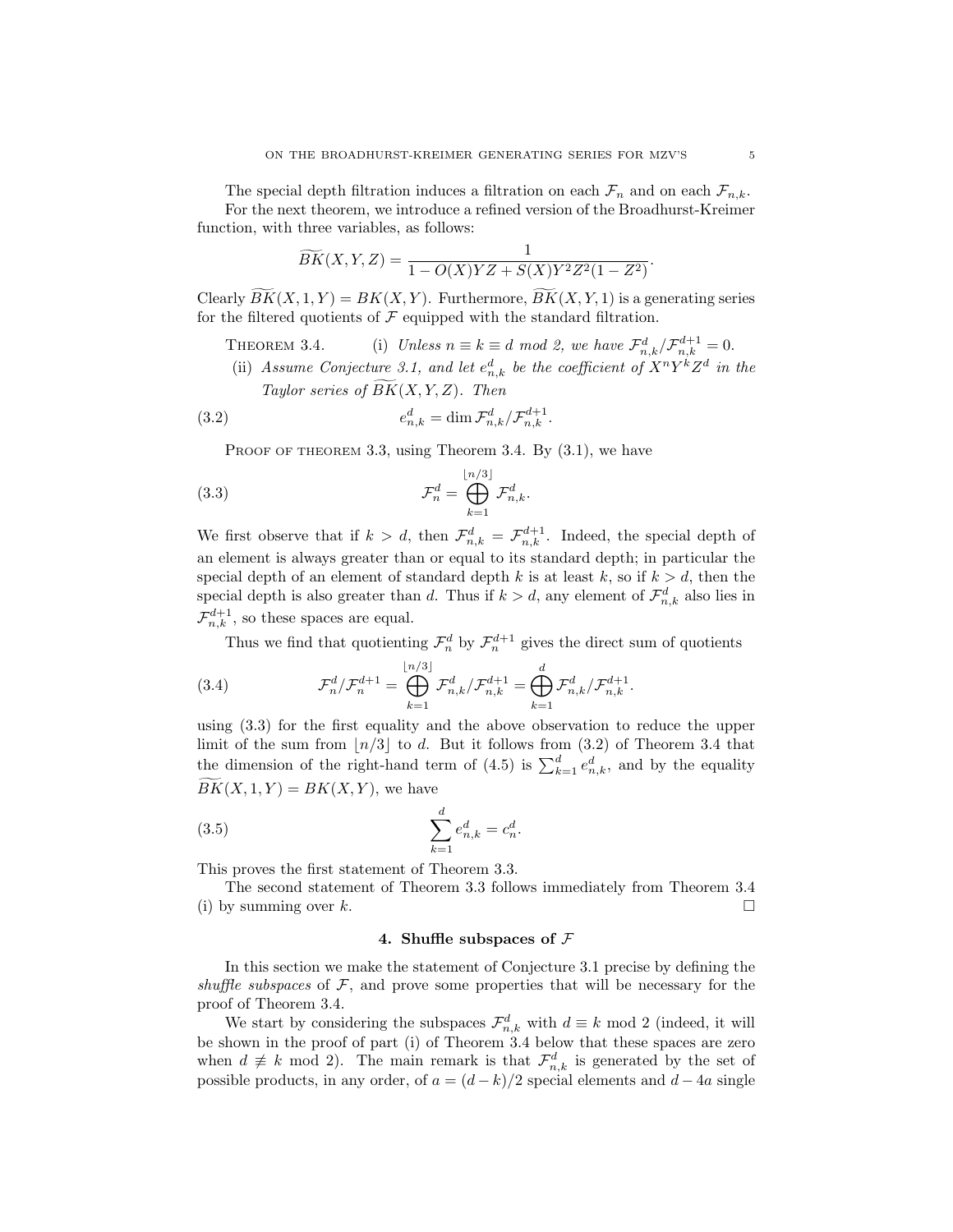$s_i$ 's, of total weight n. The definition of a ensures that the standard depth of such a product is given by  $d - 2a = k$ , and the special depth is equal to d. We say that such a product is of type  $(a, d - 4a)$ , so these products generate  $\mathcal{F}^d_{n,k} = \mathcal{F}^d_{n,d-2a}$ . Let us illustrate this with an example.

Note that given a monomial in elements  $s_i$  and special elements  $S \in \mathcal{S}$ , its degree k as a polynomial in the  $s_i$  is given by the number of  $s_i$  plus twice the number a of special elements S in the monomial. We write  $d = 2a + k$ ; this d measures the special depth of the monomial, i.e. its position in the special depth filtration. Each  $s_i$  in the monomial adds 1 to the count of d, and by the definition of the special depth filtration, each S adds 4.

EXAMPLE 4.1. Let  $n = 24$ . In the case where  $d = 6$  and  $a = 1$  (so  $k = 4$ ), the space  $\mathcal{F}_{24,4}^6$  is generated by "monomials" that are products of two single  $s_i$  and one special element in  $S$ ; the possibilities are

 $s_3s_9S_{12}, s_5s_7S_{12}, s_7s_5S_{12}, s_9s_3S_{12}, s_3S_{12}s_9, s_5S_{12}s_7, s_7S_{12}s_5, s_9S_{12}s_3, S_{12}s_3s_9,$  $S_{12}s_{5}s_{7}$ ,  $S_{12}s_{7}s_{5}$ ,  $S_{12}s_{9}s_{3}$ ,  $s_{3}s_{5}S_{16}$ ,  $s_{5}s_{3}S_{16}$ ,  $s_{3}S_{16}s_{5}$ ,  $s_{5}s_{16}s_{3}$ ,  $S_{16}s_{3}s_{5}$ ,  $S_{16}s_{5}s_{3}$ ,  $s_3^2S_{18}, s_3S_{18}s_3, S_{18}s_3^2,$ 

where  $S_{12} = [s_3, s_9] - 3[s_5, s_7]$  generates  $S_{12}$ ,  $S_{16} = 2[s_3, s_{13}] - 7[s_5, s_{11}] + 11[s_7, s_9]$ generates  $S_{16}$ , and  $S_{18} = 8[s_3, s_{15}] - 25[s_5, s_{13}] + 26[s_7, s_{11}]$  generates  $S_{18}$ .

If we now consider the case where  $d = 8$  and  $a = 2$  (so again  $k = 4$ ), the space  $\mathcal{F}_{24,4}^8$  is one-dimensional, generated by the single element  $S_{12}^2$ .

This example shows that each of the vector spaces  $\mathcal{F}^d_{n,d-2a}$  possesses natural subspaces determined by the order of the terms, more precisely by the positions or slots occupied by the special elements  $S$  between the single  $s_i$ . Decomposition into these subspaces will be essential in computing Broadhurst-Kreimer dimensions.

Let us introduce a notation to describe the subspace of  $\mathcal{F}^d_{n,d-2a}$  spanned by products of a special elements and  $d - 4a$  single  $s_i$  in which the special elements occur in prescribed places.

DEFINITION 4.2. For each choice of  $d, a \geq 0$  with  $d \geq 4a$ , let  $sh(a, d - 4a)$ denote the set of shuffles of a S's and  $d-4a$  s's, giving words of total length  $d-2a$ . For example,  $sh(2, 3)$  is given by

 $\{SSsss, SSSss, SssSSs, SsssS, sSSSSs, sSSSSs, sSSssS, sSSSSs, sssSSS\}$ 

is the set of shuffles of two S's and three s's, corresponding to the values  $a = 2$ ,  $d = 11$ . Another way of viewing these shuffles is as the set of ordered partitions of a sequence of length  $d - 2a$  into blocks of length 1 (the s's) and 2 (the S's).

For each  $K \in sh(a, d-4a)$ , let  $\mathcal{F}_n^K \subset \mathcal{F}_{n,d-2a}^d$  be the *shuffle subspace* spanned by monomials of total weight n and of the form of  $K$ , where each  $S$  represents an element of S and each s a single  $s_i$ . We write  $\mathcal L$  for the lattice of subspaces of F generated by the  $\mathcal{F}_n^K$ ; in other words,  $\mathcal{L}$  is the set of subspaces  $\mathcal{F}_n^K$  and all subspaces obtained from them by sums and intersections.

EXAMPLE 4.3. In the case  $n = 24$ ,  $a = 1$  and  $d = 6$  as in the example above, we have the decomposition according to the shuffle set  $sh(a, d - 4a) = sh(1, 2) =$  $\{Sss, sSs, ssS\}$ , so

$$
\mathcal{F}_{24,4}^6 = \mathcal{F}_{24}^{Sss} + \mathcal{F}_{24}^{sSs} + \mathcal{F}_{24}^{ssS},
$$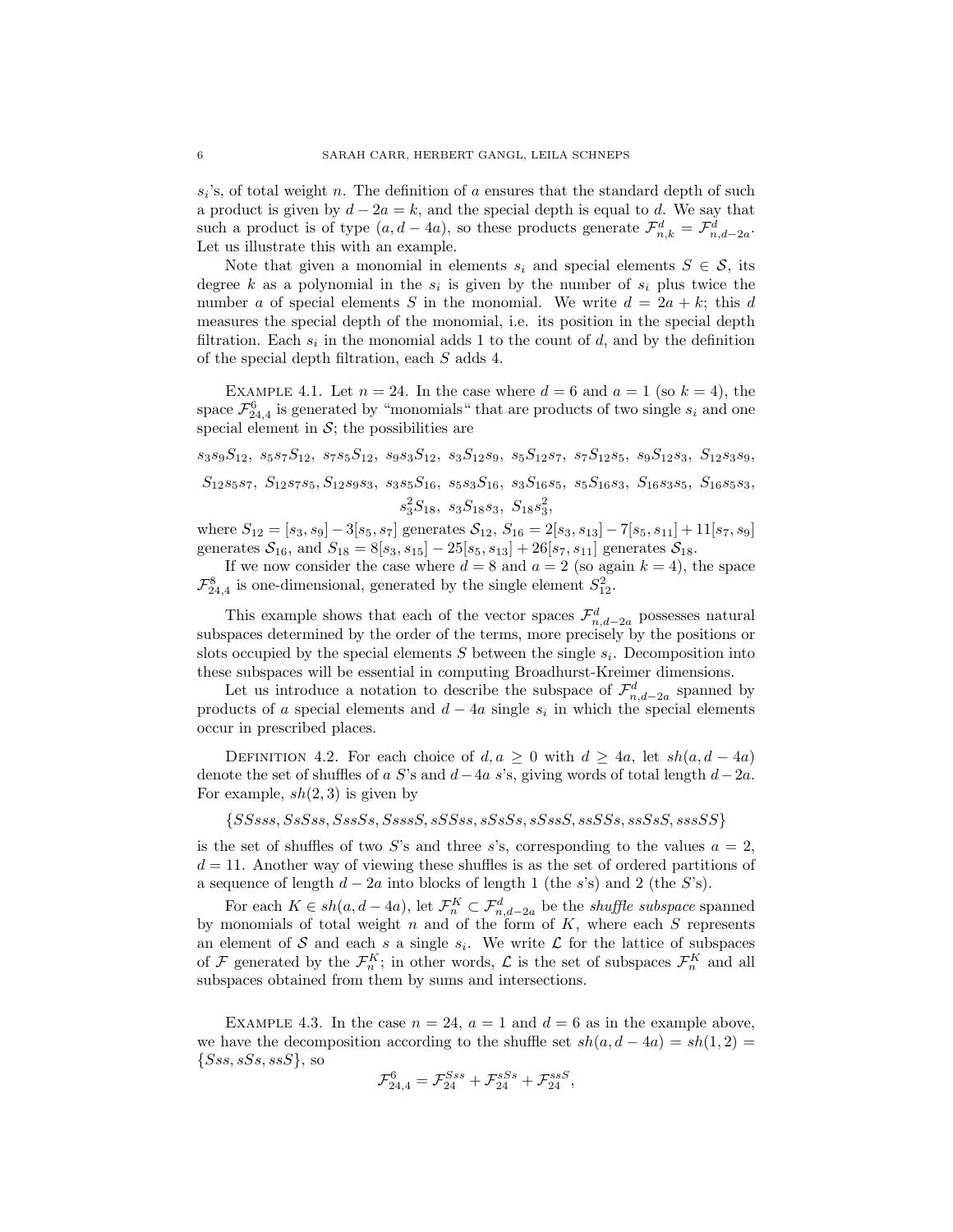where

$$
\begin{cases} \mathcal{F}^{ssS}_{24}=\langle s_3s_9S_{12},s_5s_7S_{12},s_7s_5S_{12},s_9s_3S_{12},s_3s_5S_{16},s_5s_3S_{16},s_3s_3S_{18}\rangle, \\ \mathcal{F}^{SS}_{24}=\langle s_3S_{12}s_9,s_5S_{12}s_7,s_7S_{12}s_5,s_9S_{12}s_3,s_3S_{16}s_5,s_5S_{16}s_3,s_3S_{18}s_3\rangle, \\ \mathcal{F}^{Sss}_{24}=\langle S_{12}s_3s_9,S_{12}s_5s_7,S_{12}s_7s_5,S_{12}s_9s_3,S_{16}s_3s_5,S_{16}s_5s_3,S_{18}s_3s_3\rangle. \end{cases}
$$

In general, since  $\mathcal{F}^d_{n,d-2a}$  is precisely spanned by the shuffles of  $d-4a$  s's and a S's, we obtain a decomposition into subspaces

(4.1) 
$$
\mathcal{F}_{n,d-2a}^d = \sum_{K \in sh(a,d-4a)} \mathcal{F}_n^K.
$$

The sum (4.1) is not always a direct sum; indeed the shuffle spaces  $\mathcal{F}_{24}^{Sss}$  and  $\mathcal{F}^{ssS}_{24}$  intersect in the one-dimensional subspace  $\mathcal{F}^{SS}_{24}$  generated by  $S^2_{12}$  (see Example 4.1). The last result of this section, Proposition 4.6, determines these intersections precisely. To state it, we first need one more definition.

DEFINITION 4.4. Let  $K_i \in sh(a_i, d_i - 4a_i), i = 1, \ldots, r$ , be shuffles of  $a_i$  S's with  $d_i - 4a_i$  s's, and assume that the numbers  $d_i - 2a_i$  are all equal to some fixed number  $k > 0$ . The family  $K_1, \ldots, K_r$  is said to be *compatible* if there exists a shuffle **K**, called the *intersection* **K** = ∩ $K_i$  of the  $K_i$ , such that each  $K_i$  can be obtained from  $\bf{K}$  by repeating the operation of replacing an S by ss, and  $\bf{K}$  is the unique shuffle having this property and containing a maximal number of  $S$ 's.

An equivalent way to define the notions of compatibility and intersection (which justifies the use of the term "intersection") is the following. For  $i = 1, \ldots, r$ , let  $K_i'$ be the word with k letters obtained from  $K_i$  by substituting a double symbol, say TT, for each S. Let B be the set of pairs  $(b, b+1)$  of indices, with  $1 \leq b \leq d-2a-1$ , that index pairs of  $TT$  coming from a single S in any of the  $K_i$ . Then the family is compatible if the set B consists of disjoint pairs. If so, let  $\mathbf{K}'$  be the word in k letters such that all pairs of letters indexed by pairs in  $B$  are  $T$ 's and the rest are  $s$ 's. By definition, the  $T$ 's appear in strings of even length in  $K'$ , and the intersection K is obtained from  $K'$  by replacing adjacent pairs of  $TT$  by S, starting from the left. If the family is not compatible, we set the intersection  $\mathbf{K} = \emptyset$ .

EXAMPLE 4.5. The shuffles  $ssSssSs$ ,  $SssssSs$  and  $SSsssss \in sh(2,5)$  form a compatible family, since all can be obtained from  $\mathbf{K} = SSssSs$  by replacing one S by ss; the associated words in  $s, T$  are  $ssTTssTTs$ ,  $TTssssTTs$  and  $TTTTsssss$ , so  $B = \{(3, 4), (7, 8), (1, 2)\}\,$  K' = TTTTssTT and K = SSssSs. The shuffles Sss and sSs are not compatible (associated  $B = \{(1, 2), (2, 3)\}\$  with common member 2), nor are sSsssS and sSSSs  $(B = \{(2, 3), (7, 8), (4, 5), (6, 7)\}\)$  with common member 7). In terms of the ordered partitions into blocks of length 1 or 2 discussed earlier, a compatible family can be viewed as having a common refinement partition of that type.

PROPOSITION 4.6. Fix  $d, a \geq 0$  with  $d \geq 4a$ . Let  $K_1, \ldots, K_r$  be distinct shuffles in the shuffle set sh(a, d – 4a), and let **K** denote their intersection. We write  $\mathcal{F}_n^{\mathbf{K}} = \{0\}$  if  $\mathbf{K} = \emptyset$ . Then

(4.2) 
$$
\mathcal{F}_n^{K_1} \cap \cdots \cap \mathcal{F}_n^{K_r} = \mathcal{F}_n^{\mathbf{K}}.
$$

**PROOF.** We use induction on r. If  $r = 1$  the spaces are identical. Let **H** be the intersection of  $K_2, \ldots, K_r$ , and assume that  $\bigcap_{i=2}^r \mathcal{F}_n^{K_i} = \mathcal{F}_n^{\mathbf{H}}$ . The two shuffles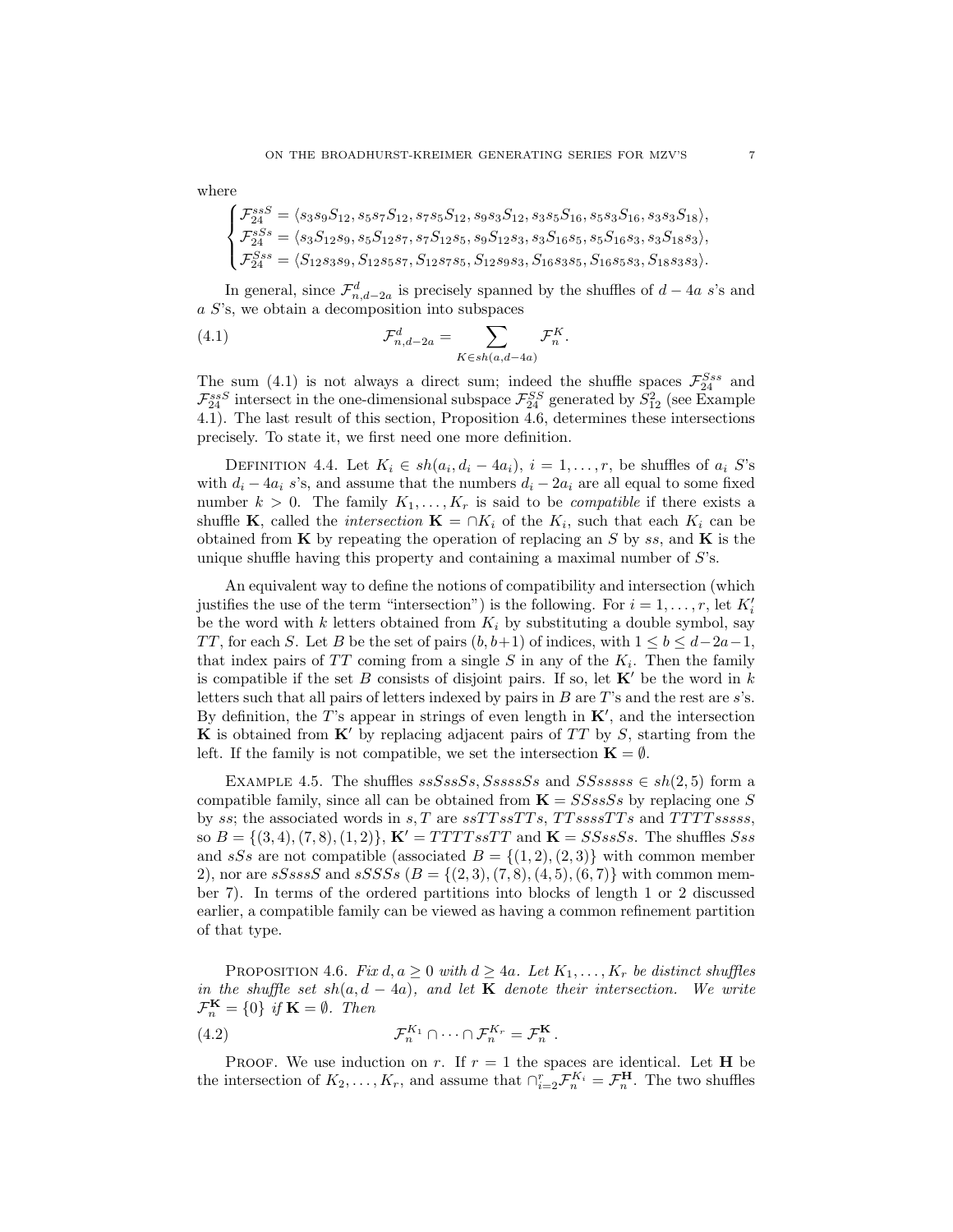$K_1$  and **H** form a two-member family whose intersection is still **K**. By an abuse of notation, let us write  $K_2 = H$  and  $H \in sh(a_2, d_2 - 2a_2)$  (even if these are not the same  $a_2, d_2$  as before), so that **K** is the intersection of  $K_1$  and  $K_2$ . Thus we only have to prove that  $\mathcal{F}_n^{K_1} \cap \mathcal{F}_n^{K_2} = \mathcal{F}_n^{K}$ .

Let V denote the vector space generated by the  $s_i$ , and R the vector space generated by the  $S \in \mathcal{S}$ , so  $R \subset V \otimes V$ . Then the shuffle spaces  $\mathcal{F}^{K_i}$  are equal to the corresponding tensor products of V and R with s replaced by V and S by R. For example, if  $K_1 = ssSsss$  and  $K_2 = SsssS$ , we have

$$
\begin{cases}\n\mathcal{F}^{ssSsss} = V \otimes V \otimes R \otimes V \otimes V \otimes V \\
\mathcal{F}^{Ssss} = R \otimes V \otimes V \otimes V \otimes R.\n\end{cases}
$$

In the case where  $K_1$  and  $K_2$  are compatible families, this precisely means that the two tensor products can be "lined up" in such a way that each R in either  $\mathcal{F}^{K_1}$ or  $\mathcal{F}^{K_2}$  lines up over either an R or a  $V \otimes V$  in the other space. In the example above, which is compatible, we illustrate it by bracketing factors  $V \otimes V$  in each tensor product that line up over an  $R$  in the other one.

$$
\begin{cases}\n\mathcal{F}^{ssSsss} = (V \otimes V) \otimes R \otimes V \otimes (V \otimes V) \\
\mathcal{F}^{Ssss} = R \otimes (V \otimes V) \otimes V \otimes R.\n\end{cases}
$$

Then since  $R \subset V \otimes V$ , the intersection of the two spaces is obtained from either one of the two tensor products by replacing  $V \otimes V$  by R for each factor of  $V \otimes V$  that lines up with an  $R$  in the other one. Thus, in the example above, the intersection is  $R \otimes R \otimes V \otimes R$ . But this is nothing other than the tensor product of V's and R's corresponding to  $\mathcal{F}^{\mathbf{K}}$  with  $\mathbf{K} = K_1 \cap K_2$  (indeed, in the example,  $\mathbf{K} = S S s S$ ).

In the case where  $K_1$  and  $K_2$  are non-compatible, this means that it is impossible to line up each R in one factor with a  $V \otimes V$  in the other; at some point from left to right, this line-up must fail. This means that moving from left to right, at some point in the line-up we must have a factor of  $V \otimes R$  in one of the tensor products lying above a factor of  $R \otimes V$  in the other. Thus, to prove that  $\mathcal{F}^{K_1} \cap \mathcal{F}^{K_2} = \{0\},\$ it is enough to show that  $V \otimes R \cap R \otimes V = \{0\}$ . This is not always true for general vector spaces with  $R \subset V \otimes V$ , and is quite difficult to show in the present case, but it was proven by Goncharov ([14], Theorem 1.5), see also [9], Prop. 5.4.  $\square$ 

#### 5. Proof of Theorem 3.4.

PROOF OF THEOREM 3.4. (i) To show that  $\mathcal{F}_{n,k}^d = \mathcal{F}_{n,k}^{d+1}$  if  $k \not\equiv d \mod 2$ , it suffices to consider what elements of  $\mathcal F$  can exist which are of standard depth k and special depth d. The space  $\mathcal{F}_{n,k} = \mathcal{F}_{n,k}^k$  is generated by products  $s_{i_1} \cdots s_{i_k}$ with  $i_1 + \cdots + i_k = n$ . By definition, the only elements in  $\mathcal{F}_{n,k}^k$  which have special depth > k are those in the intersection of  $\mathcal{F}^k_{n,k}$  with the ideal of  $\mathcal F$  generated by the "special elements" (elements of  $S$ ); thus they are linear combinations of products of a special elements and c single  $s_i$ 's. Such a product is of standard depth  $k = 2a + c$ and special depth  $d = 4a + c$ , so  $d = 2a + k$ , so  $d \equiv k \mod 2$ . This proves (i).

(ii) The subspace decomposition (4.1) together with Conjecture 3.1 positing the distributivity property of the lattice  $\mathcal L$  ensures that we may compute the dimension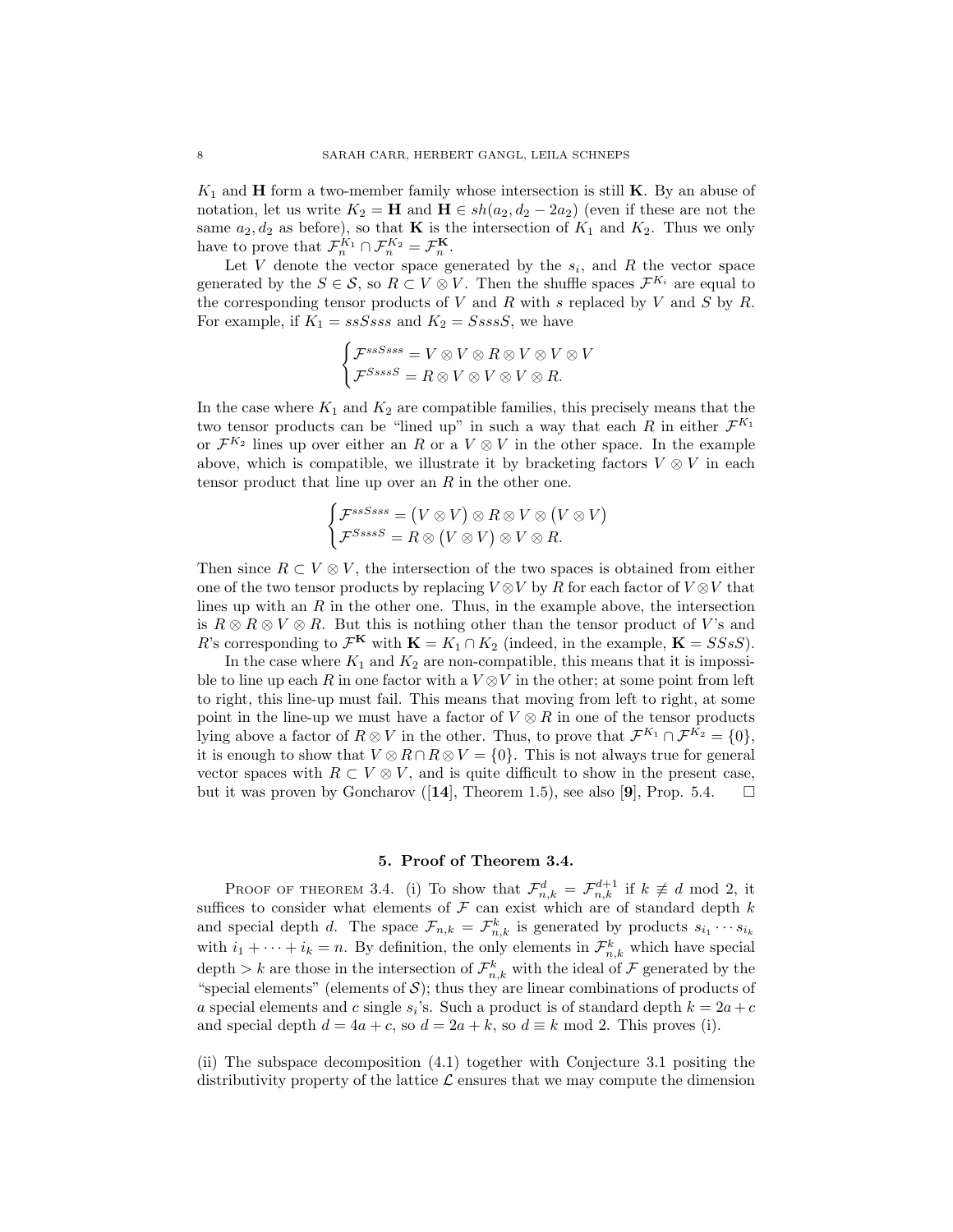of  $\mathcal{F}_{n,d-2a}^d$  via the standard inclusion-exclusion formula:

(5.1) 
$$
\dim(\mathcal{F}_{n,d-2a}^d) = \dim\left(\sum_{K \in sh(a,d-4a)} \mathcal{F}_n^K\right)
$$

$$
= \sum_{K} \dim(\mathcal{F}_{n}^{K}) - \frac{1}{2!} \sum_{K_{1}, K_{2}} \dim(\mathcal{F}_{n}^{K_{1}} \cap \mathcal{F}_{n}^{K_{2}}) + \frac{1}{3!} \sum_{K_{1}, K_{2}, K_{3}} \dim(\mathcal{F}_{n}^{K_{1}} \cap \mathcal{F}_{n}^{K_{2}} \cap \mathcal{F}_{n}^{K_{3}}) - \cdots
$$

Indeed, the distributivity of the lattice  $\mathcal L$  is equivalent to the existence of a basis  $\mathcal{B}$  for  $\mathcal{F}$  such that  $\mathcal{B} \cap \mathcal{F}_n^K$  forms a basis of  $\mathcal{F}_n^K$ .

We do the computation using the following three lemmas (the proofs of the second and third, somewhat technical, are relegated to §6).

LEMMA 5.1. Fix  $d \geq 4a$ . Then the dimension of  $\mathcal{F}_n^K$  is independent of the shuffle  $K \in sh(a, d - 4a)$ , and is given by the coefficient

$$
\dim(\mathcal{F}_n^K) = (S^a O^{d-4a} | X^n).
$$

PROOF. The rational function  $S(X)$  is the generating series whose coefficients determine the dimensions of the spaces of special elements  $S_m$ , and the rational function  $O(X)$  is the generating series whose coefficients determine the dimensions of the spaces generated by monomials in the  $s_i$ . In other words,  $(S(X)^a | X^n)$ determines the dimension of the space of products of a special elements of total weight n, and  $(O(X)^b | X^n)$  determines the dimension of the space of products of b s<sub>i</sub> of total weight n. Clearly the dimension of  $\mathcal{F}_n^K$  is independent of the actual choice of  $K \in sh(a, d-4a)$ ; for each K, the number of monomials is identical, corresponding simply to inserting the a special elements in different positions among the  $d - 2a$ single  $s_i$ . Thus to determine the dimension of  $\mathcal{F}_n^K$ , we may assume that

$$
K = \underbrace{S \cdots S}_{a} \underbrace{s \cdots s}_{d-4a},
$$

so that  $\mathcal{F}_n^K$  is spanned by monomials  $S^1 \cdots S^a s^1 \cdots s^{d-2a}$ . The rational function so that  $\mathcal{F}_n$  is spanned by monomials  $S \cdots S \cdots S$ . The rational function  $S(X)^a O(X)^{d-4a}$  describes exactly the number of these monomials in each weight  $n.$ 

LEMMA 5.2. Fix a and d with  $d \geq 4a$ , and fix  $b \geq 1$ . Then the number of compatible ordered families  $K_1, \ldots, K_r$  of pairwise distinct shuffles in  $sh(a, d-4a)$ such that the intersection **K** lies in  $sh(a', d' - 4a')$  with  $a' = a + b$  and  $d' = d + 2b$ is given by

$$
S_{a,b}(r) = {d-3a-b \choose a+b} r! \left(\sum_{j=0}^{b} (-1)^j {a+b \choose j} {a+b-j \choose a} \right).
$$

LEMMA 5.3. The expressions  $S_{a,b}(r)$  from Lemma 5.2 satisfy:

(5.2) 
$$
\sum_{r=1}^{a+b} (-1)^{r-1} \frac{S_{a,b}(r)}{r!} = (-1)^b {d-3a-b \choose a+b} {a+b-1 \choose b}.
$$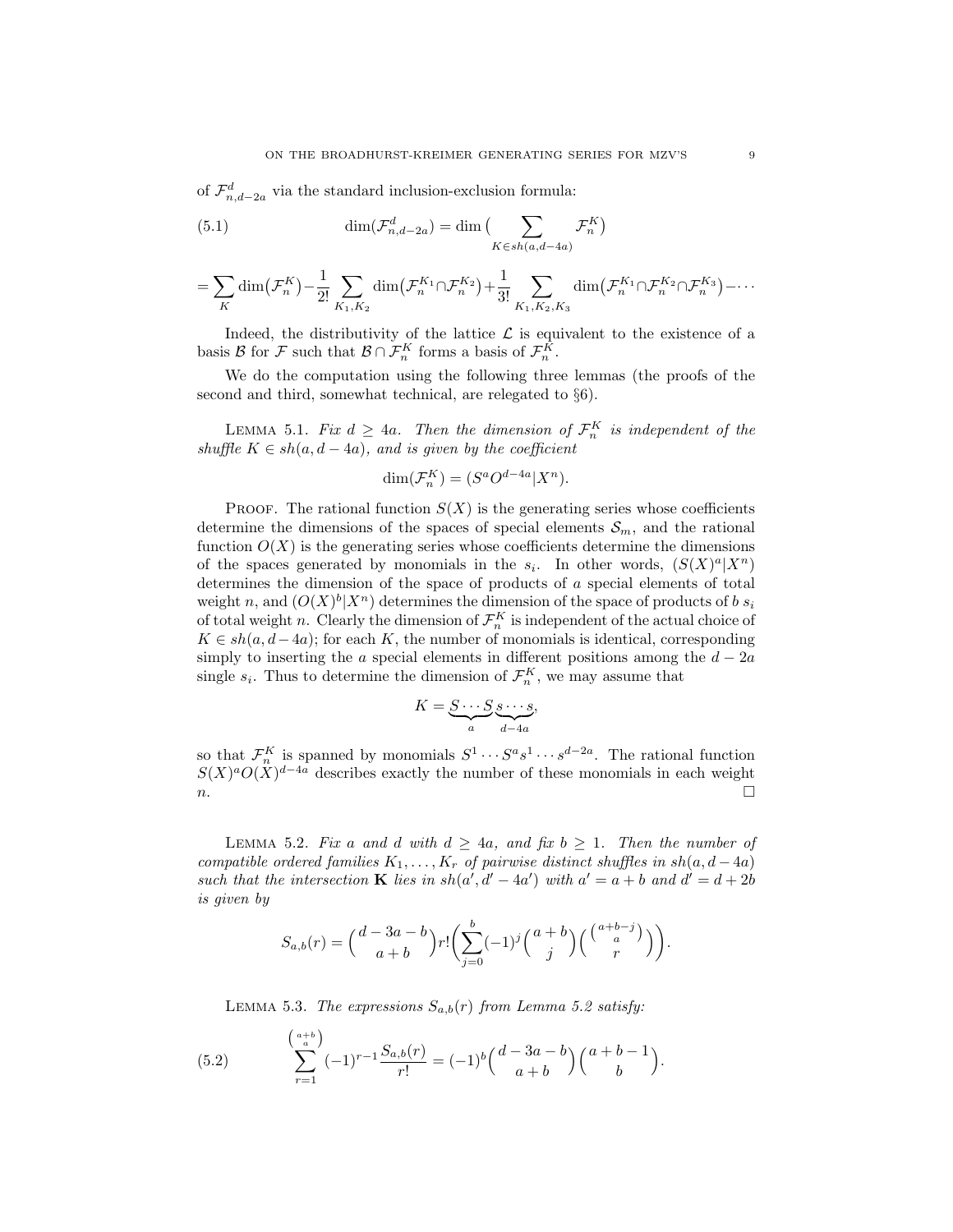Let us now use these to complete the proof of Theorem 3.4 by calculating the dimensions from (5.1). Note that the result of Lemma 5.2 shows in particular that

(5.3) 
$$
b > [(d - 4a)/2] \Rightarrow S_{a,b}(r) = 0,
$$

since the binomial coefficient  $\binom{d-3a-b}{a+b}$  is zero for such b, and similarly, that

(5.4) 
$$
r > \binom{a+b}{a} \Rightarrow S_{a,b}(r) = 0.
$$

As above, if  $K_1, \ldots, K_r$  form a compatible family, we write **K** for the intersection, but if they do not form a compatible family, we set  $\mathbf{K} = \emptyset$ ; then we write  $\mathcal{F}^{\emptyset} = \{0\}.$  If the family is compatible, then there exists some  $b \geq a$  such that  $\mathbf{K} \in sh(a', d' - 4a')$  with  $a' = a + b$ ,  $d' = d + 2b$ ; in this case, by Lemma 5.1 above, we have

(5.5) 
$$
\dim(\mathcal{F}_n^{\mathbf{K}}) = (S^{a'}O^{d'-4a'}|X^n) = (S^{a+b}O^{d-4a-2b}|X^n).
$$

We now fix  $d, a \geq 0$  with  $d \geq 4a$ , and a weight n such that  $n \geq 3d$ .

The preceding results give us a way to compute the dimensions of the key intersections that we need to calculate  $\dim(\mathcal{F}^d_{n,d-2a})$  using (5.1).

We rewrite (5.1) in terms of shuffles  $K \in sh(a, d - 4a)$  as:

$$
\dim(\mathcal{F}_{n,d-2a}^{d}) = \dim\left(\sum_{K} \mathcal{F}_{n}^{K}\right)
$$
\n
$$
= \sum_{r\geq 1} (-1)^{r-1} \frac{1}{r!} \sum_{K_{1},...,K_{r}} \dim(\mathcal{F}_{n}^{K_{1}} \cap \cdots \cap \mathcal{F}_{n}^{K_{r}})
$$
\n
$$
= \sum_{r\geq 1} (-1)^{r-1} \frac{1}{r!} \sum_{b=1}^{[(d-4a)/2]} \sum_{\substack{K_{1},...,K_{r}\ s.t. \\ K \in sh(a+b,d-4a-2b)}} \frac{\dim(\mathcal{F}_{n}^{K_{1}} \cap \cdots \cap \mathcal{F}_{n}^{K_{r}})}{\dim(\mathcal{F}_{n}^{K_{1}} \cap \cdots \cap \mathcal{F}_{n}^{K_{r}})}
$$
 by (5.3)\n
$$
= \dim(\mathcal{F}_{n}^{K})
$$
 by (4.2)\n
$$
= (S^{a+b}O^{d-4a-2b}|X^{n}) \text{ by (5.5)}
$$
\n
$$
= \sum_{r\geq 1} (-1)^{r-1} \frac{1}{r!} \sum_{b=1}^{[(d-4a)/2]} S_{a,b}(r)(S^{a+b}O^{d-4a-2b}|X^{n}) \text{ by Lemma 5.8}
$$

$$
= \sum_{b=1}^{\left[(d-4a)/2\right]} \left(\sum_{r=1}^{a+b} (-1)^{r-1} \frac{1}{r!} S_{a,b}(r)\right) (S^{a+b}O^{d-4a-2b}|X^n) \text{ by (5.4)}
$$
  

$$
= \sum_{b=1}^{\left[(d-4a)/2\right]} (-1)^b {d-3a-b \choose a+b} {a+b-1 \choose b} (S^{a+b}O^{d-4a-2b}|X^n) \text{ by (5.2)}.
$$

Setting  $c = d - 4a - 2b$ , we rewrite this formula as

(5.6) 
$$
\dim(\mathcal{F}_{n,d-2a}^d) = \sum_{2b+c=d-4a \atop b,c\geq 0} (-1)^b {a+b+c \choose c} {a+b-1 \choose b} (S^{a+b}O^c|X^n).
$$

Applying (5.6) to the situation  $(d, a)$  and also  $(d+2, a+1)$  for the same n and taking the difference, and using the standard binomial identity  $\binom{k}{j} = \binom{k-1}{j} + \binom{k-1}{j-1}$ , we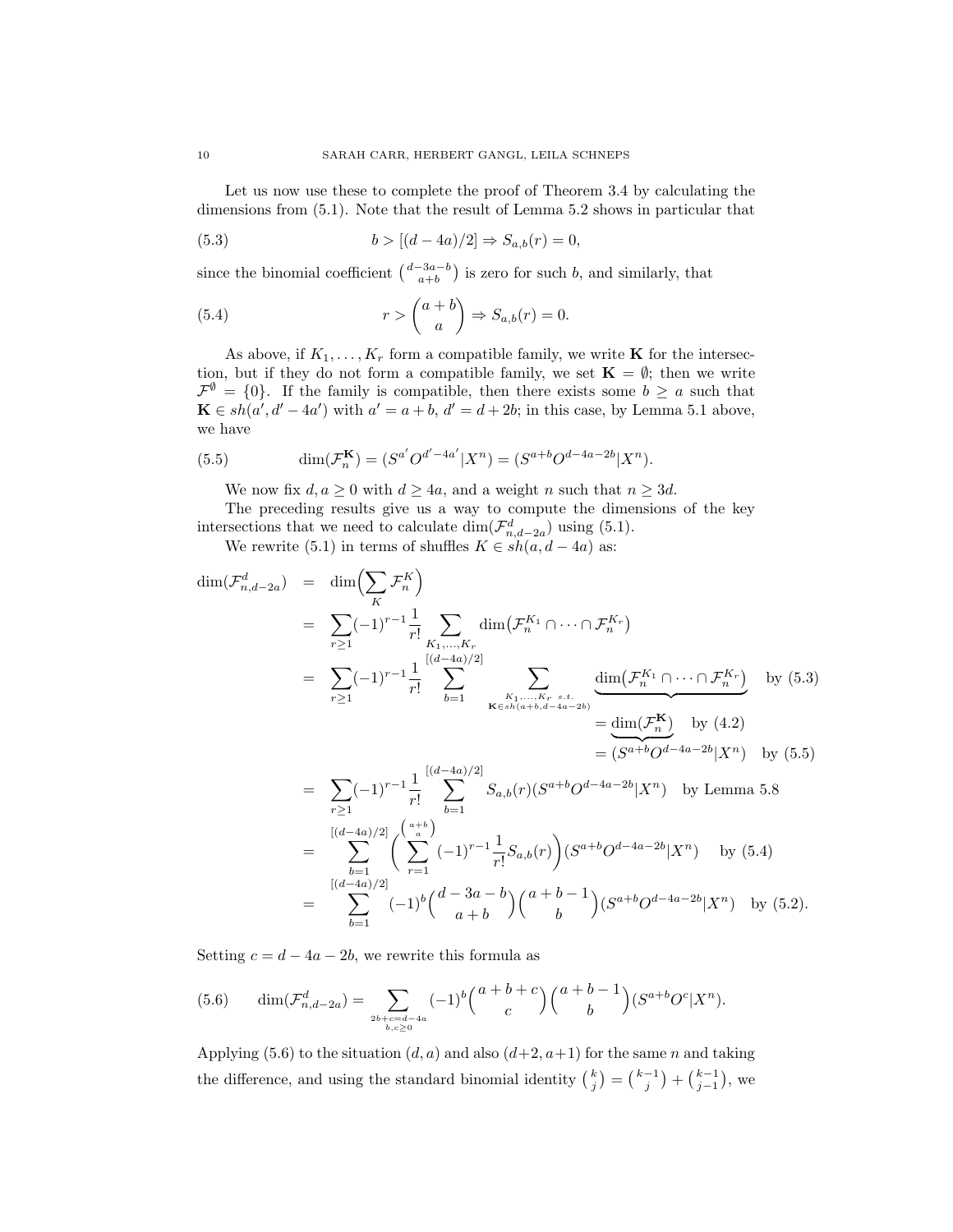immediately obtain

$$
(5.7) \dim(\mathcal{F}_{n,d-2a}^d/\mathcal{F}_{n,d-2a}^{d+2}) = \sum_{2b+c=d-4a \atop b,c\geq 0} (-1)^b {a+b+c \choose c} {a+b \choose b} (S^{a+b}O^c|X^n).
$$

To conclude the proof of Theorem 3.4, we show that

$$
\sum_{2b+c=d-4a \atop b,c\geq 0} (-1)^b {a+b+c \choose c} {a+b \choose b} (S^{a+b}O^c|X^n) = e_{n,d-2a}^d,
$$

the coefficient of the monomial  $X^nY^{d-2a}Z^d$  in the three-variable Broadhurst-Kreimer function. The Taylor expansion of this function in  $Y$  and  $Z$  is given by

(5.8) 
$$
\sum_{k\geq 0} (SY^2Z^4 - SY^2Z^2 + OYZ)^k.
$$

Using the standard formula for expanding trinomials

$$
(x + y + z)^{k} = \sum_{a+b+c=k} {a+b+c \choose a,b} x^{a} y^{b} z^{c},
$$

where

$$
\binom{a+b+c}{a,b} = \frac{(a+b+c)!}{a!\,b!\,c!},
$$

we find that the monomial  $Y^{d-2a}Z^d$  appears in in (5.8) as

$$
\sum_{\substack{A+A+2B+C=d\\C+2B+2A=d-2a}} \binom{A+B+C}{A,B} (SY^2Z^4)^A (-SY^2Z^2)^B (OYZ)^C =
$$
\n
$$
\sum_{\substack{A+A+2B+C=d\\C+2B+2A=d-2a\\2B+C=d-4a}} (-1)^B \binom{A+B+C}{A,B} S^{A+B} O^C Y^{C+2B+2A} Z^{C+2B+4A}
$$

Replacing  $B, C$  by  $b, c$  and using the identity of binomial and trinomial coefficients

$$
\binom{a+b+c}{c}\binom{a+b}{b} = \binom{a+b+c}{a,b}
$$

completes the proof of Theorem 3.4.

### 6. Proofs of Lemmas 5.2 and 5.3.

PROOF OF LEMMA 5.2. Though a little complicated, this lemma is proved by the same basic inclusion-exclusion technique as in formula (5.1). Consider the set of all compatible families of r shuffles  $K_1, \ldots, K_r \in sh(a, d-4a)$  whose intersection **K** lies in  $sh(a', d' - 4a')$  with  $a' = a + b$ ,  $d' = d + 2b$ . Since **K** is a shuffle of  $a' = a + b$ S's with  $d' - 4a' = d - 4a - 2b$  s's, there are exactly  $\binom{d-3a-b}{a+b}$  possibilities for **K**.

The statement of the lemma is now reduced to the claim that the number of compatible r-families  $K_1, \ldots, K_r \in sh(a, d-4a)$  whose intersection **K** is a fixed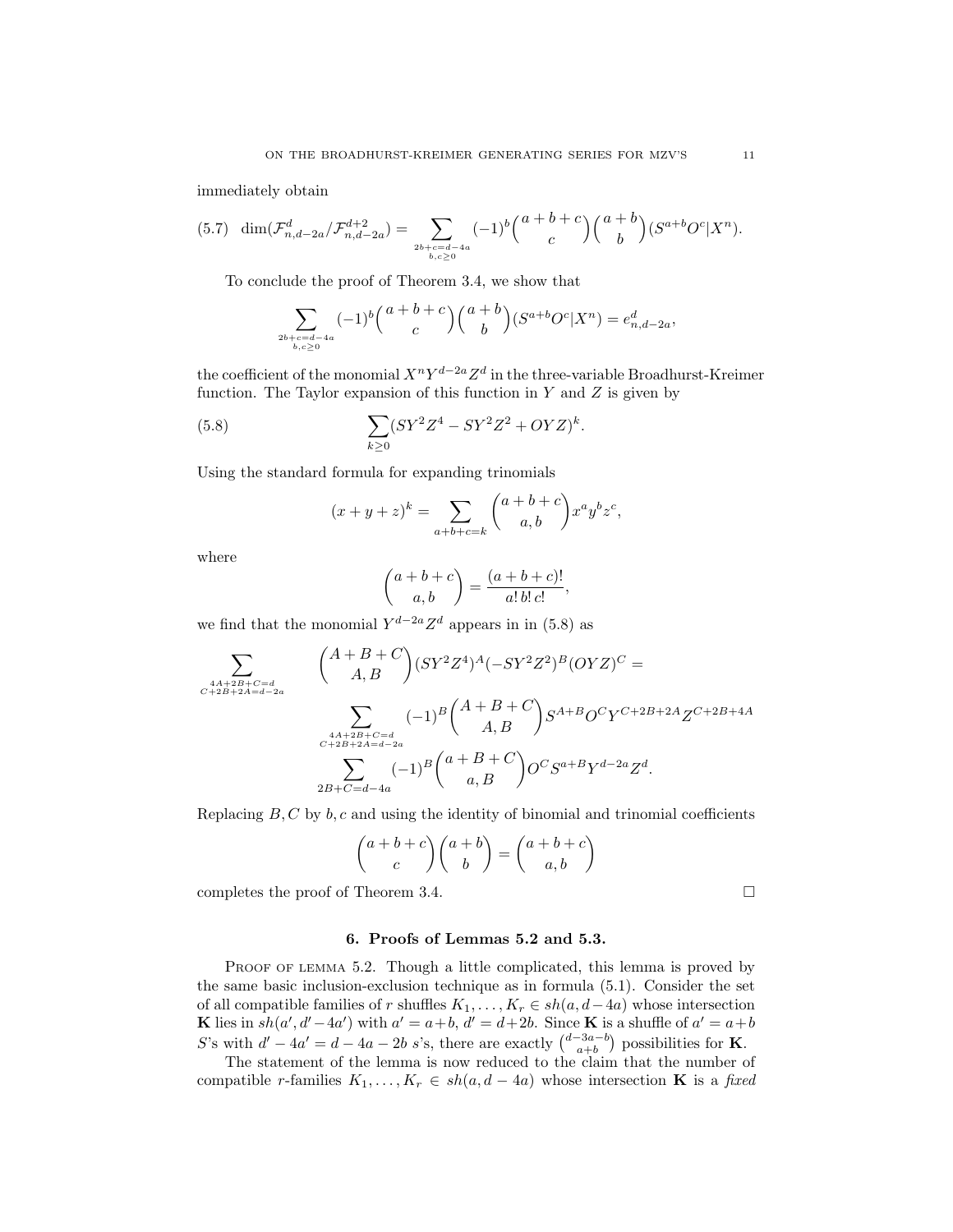element of  $sh(a + b, d - 4a - 2b)$  is equal to r! (corresponding to all possible orders of a given unordered family  $\{K_1, \ldots, K_r\}$  times

(6.1) 
$$
\sum_{j=0}^{b} (-1)^j {a+b \choose j} {a+b-j \choose r}.
$$

In the word K in letters s and S, whose total number of letters is  $d - 3a - b$ , let  $p_1, \ldots, p_{a+b}$  denote the positions of the  $a+b$  letters S. Since **K** is the intersection of the  $K_i$ , each  $K_i$  can be obtained from **K** by replacing exactly b S's in **K** by ss, leaving a S's intact. Let  $\{p_1, \ldots, p_{a+b}\} \subset \{1, \ldots, d-3a-b\}$  denote the indices of the letters S in the word K. Thus, the number of families  $K_1, \ldots, K_r$  with intersection  $\bf{K}$  is the same as the number of families of r subsets of order a of  $\{p_1, \ldots, p_{a+b}\}\$  whose union covers  $\{p_1, \ldots, p_{a+b}\}\$ ; this is the same as asking for families of r subsets of order a of  $\{1, \ldots, a + b\}$  whose union covers  $\{1, \ldots, a + b\}$ . Thus, we may identify each  $K_i$  with a subset of order a of  $\{1, \ldots, a+b\}$ .

The total number of families of r subsets of order a of  $\{1, \ldots, a+b\}$  is given by

$$
(6.2) \qquad \qquad \binom{\binom{a+b}{a}}{r}.
$$

From this we have to subtract off the number of "bad" families, those whose union does not cover the whole set  $\{1, \ldots, a+b\}.$ 

For any family  $K_1, \ldots, K_r$  that does not cover, its intersection **K** must necessarily be contained in one of the  $a + b$  subsets of  $\{1, \ldots, a + b\}$  of order  $a + b - 1$ . Let  $R_1, \ldots, R_{a+b}$  denote these subsets, and for  $1 \leq i \leq a+b$ , let  $\mathcal{R}_i$  denote the collection of "bad" families of order  $r$  whose union lives inside  $R_i$ . The bad families are thus those in the union  $\mathcal{R}_1 \cup \cdots \cup \mathcal{R}_{a+b}$ . To compute the order of this union, we use the inclusion-exclusion formula

$$
|\mathcal{R}_1 \cup \cdots \cup \mathcal{R}_{a+b}| = \sum_{j=1}^{a+b} (-1)^{j-1} \sum_{1 \leq i_1 < \cdots < i_j \leq a+b} |\mathcal{R}_{i_1} \cap \cdots \cap \mathcal{R}_{i_j}|.
$$

But the intersection  $\mathcal{R}_{i_1} \cap \cdots \cap \mathcal{R}_{i_j}$  is just the set of families which live in the subset  $R_{i_1} \cap \cdots \cap R_{i_j}$ , which is of order  $a + b - j$ , so

$$
|\mathcal{R}_{i_1} \cap \cdots \cap \mathcal{R}_{i_j}| = {a+b-j \choose r},
$$

which vanishes when  $j > b$ , so the number of bad families is equal to (6.3)

$$
|\mathcal{R}_1 \cup \cdots \cup \mathcal{R}_{a+b}| = \sum_{j=1}^{a+b} (-1)^{j-1} \sum_{1 \le i_1 < \cdots < i_j \le a+b} \binom{\binom{a+b-j}{a}}{r} = \sum_{j=1}^{b} (-1)^{j-1} \binom{a+b}{j} \binom{\binom{a+b-j}{a}}{r}
$$

.

Thus, the number of good families is given by the difference between (6.2) and  $(6.3)$ , which is precisely equal to  $(6.1)$ . This proves the lemma.

PROOF OF LEMMA 5.3. The statement comes down to proving that

$$
\sum_{r=1}^{a+b} (-1)^{r-1} \sum_{j=0}^{b} (-1)^j {a+b \choose j} {a+b-j \choose a} = (-1)^b {a+b-1 \choose b}.
$$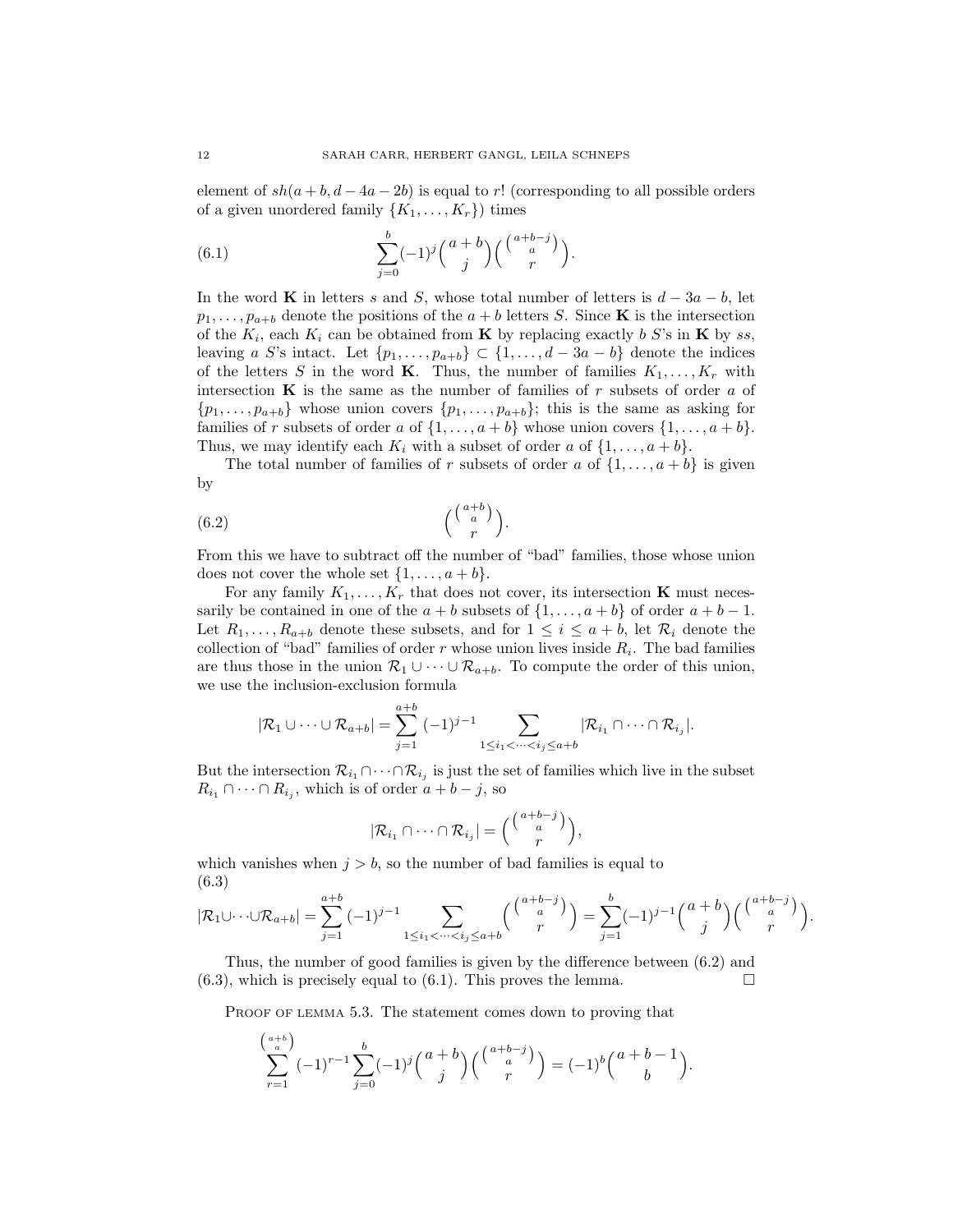By switching the sums and removing the zero terms, we write this as

$$
\sum_{j=0}^{b} (-1)^j {a+b \choose j} \sum_{r=1}^{a+b-j} (-1)^{r-1} {a+b-j \choose n} = (-1)^b {a+b-1 \choose b}.
$$

Written this way, it is clear that the inner sum over  $r$  is equal to 1, so the equality becomes

$$
\sum_{j=0}^{b} (-1)^j {a+b \choose j} = (-1)^b {a+b-1 \choose b}.
$$

This identity follows easily from the standard identities

$$
\binom{m}{n} = \sum_{k=0}^{n} \binom{m-n-1+k}{k},
$$

together with

$$
\binom{-a}{b} = (-1)^b \binom{a+b-1}{b}.
$$

 $\Box$ 

## 7. Multiple zeta values and their duals

In this final section, we explain the relation between our main theorem and the theory of multiple zeta values, whether formal, motivic or real. We keep the exposition as brief as possible, however we do need to introduce a certain number of well-known facts and properties concerning multiple zeta values. The goal is to explain what we see as the meaning of the Broadhurst-Kreimer dimension conjecture, and relate it to the results of Theorem 3.3 on the dimensions of  $\mathcal{F}_n^d$ .

## 7.1. Real and formal multiple zeta values.

DEFINITION 7.1. The multiple zeta algebra  $\mathcal Z$  is generated over  $\mathbb Q$  by the real numbers known as multiple zeta values, given by

$$
\zeta(k_1, \dots, k_d) = \sum_{n_1 > \dots > n_d > 0} \frac{1}{n_1^{k_1} \cdots n_d^{k_d}},\tag{7.1}
$$

where the  $k_i$  are strictly positive integers, with  $k_1 > 1$  in order to ensure convergence of the series, and  $k_1 + \cdots + k_d \geq 2$ . The number d is the y-depth of the multiple zeta value, and its weight n is given by  $k_1 + \cdots + k_d = n$ . We let  $\overline{Z}$  denote the quotient of Z modulo the ideal generated by  $\zeta(2)$ ; this is the *reduced* multiple zeta algebra.

Let  $\mathcal{Z}_n^d$  denote the vector space over  $\mathbb Q$  spanned by multiple zeta values of weight  $n$  and  $y$ -depth  $d$ . The Broadhurst-Kreimer function was first identified by Broadhurst and Kreimer [3] when they used a computer to calculate the dimensions of the subspace  $\overline{\mathcal{Z}}_n^d$  modulo  $\overline{\mathcal{Z}}_n^{d-1}$  $\frac{a}{n}$  for quite high values of n and d (it has successively been corroborated numerically considerably further by Blümlein, Broadhurst and Vermaseren [2]); they realized that these dimensions formed the coefficients of the Taylor series of  $BK(X, Y)$  (cf. (1.1)), and conjectured that  $BK(X, Y)$  yields the correct dimensions for all  $n, d$ , i.e. that

$$
c_n^d = \overline{\mathcal{Z}}_n^d / \overline{\mathcal{Z}}_n^{d-1}
$$
\n(7.2)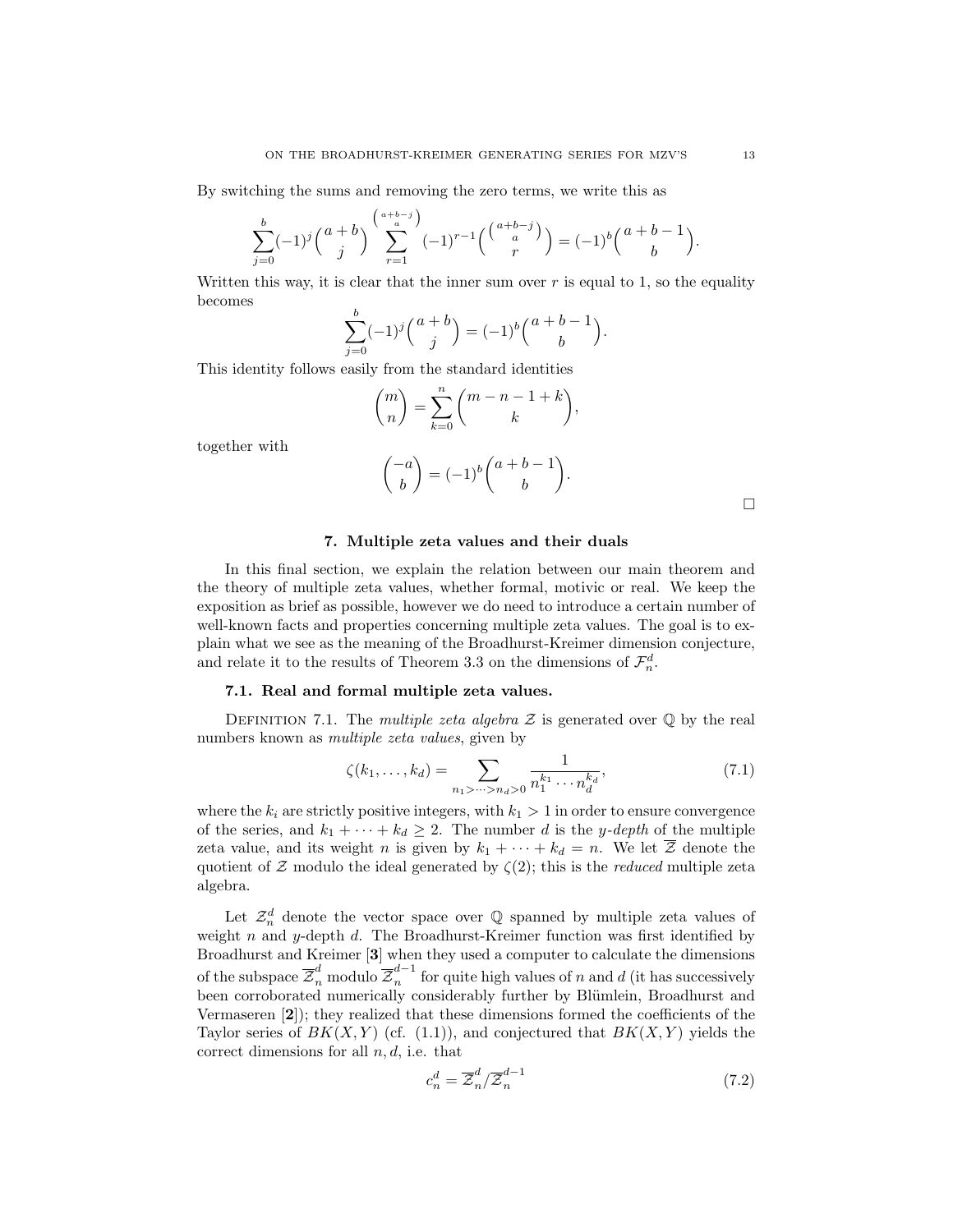for  $n \geq 3$ ,  $d \geq 1$ , where  $c_n^d$  is the coefficient of  $X^nY^d$  in  $BK(X, Y)$ .

In particular, the function  $BK(X, 1)$  then conjecturally determines the dimensions of the weight n subspaces  $\overline{\mathcal{Z}}_n$ . It is obviously not known whether the weight forms a grading of  $\mathcal Z$  or  $\overline{\mathcal Z}$  – indeed, not much is known even about the transcendence of the single zeta values  $\zeta(n)$  for odd  $n \geq 3$  – but the conjecture implies that the weight is indeed a grading, and that the dimensions of  $\overline{z}_n$  are given by the generating series

(7.1) 
$$
BK(X,1) = (1 - X^2)/(1 - X^2 - X^3)
$$

first observed by Zagier [26], [27].

We now need to introduce some basic notions. Define the *shuffle product* of words in non-commutative variables  $x, y$  recursively by the formula

$$
sh(u,1) = sh(1,u) = u,
$$

 $sh(Xu, Yv) = X \cdot sh(u, Yv) + Y \cdot sh(Xu, v),$ 

where  $X, Y \in \{x, y\}$ . We write Lie<sub>n</sub> $[x, y]$  for the vector space of weight n (i.e. degree n) Lie polynomials. For any polynomial  $f \in \mathbb{Q}\langle x, y \rangle$ , let  $(f|w)$  denote the coefficient of a word w in the polynomial f, and extend it linearly, i.e.  $(f|au+bv)$  =  $a(f|u) + b(f|v)$ . It is a well-known fact that for a polynomial  $f \in \mathbb{Q}\langle x, y \rangle$ , we have

(7.2) 
$$
f \in \text{Lie}[x, y] \iff (f|sh(u, v)) = 0
$$
 for all words  $u, v$  in  $x, y$ .

We define the *stuffle product* of words in x, y ending in y as follows. Set  $y_i = x^{i-1}y$ for  $i \geq 1$ ; all words ending in y can be written  $y_{i_1} \cdots y_{i_r}$ . We define the stuffle product of two such words by

$$
st(v, 1) = st(1, v) = v,
$$
  

$$
st(y_{i_1}y_{i_2}\cdots y_{i_r}, y_{j_1}y_{j_2}\cdots y_{j_s}) = y_{i_1}\cdot st(y_{i_2}\cdots y_{i_r}, y_{j_1}y_{j_2}\cdots y_{j_s})
$$
  

$$
+y_{j_1}\cdot st(y_{i_1}y_{i_2}\cdots y_{i_r}, y_{j_2}\cdots y_{j_s}) + y_{i_1+j_1}\cdot st(y_{i_2}\cdots y_{i_r}, y_{j_2}\cdots y_{j_s}).
$$

We say that a word is convergent if it starts in  $x$  and ends in  $y$ . Any convergent word can be written  $w = y_{k_1} \cdots y_{k_d}$  with  $k_1 > 1$ ; we set  $\zeta(w) = \zeta(k_1, \ldots, k_d)$ . Following [10], we extend the definition of  $\zeta(w)$  from convergent words to all words in x, y by the following formula. If w is not convergent, write  $w = y^a u x^b$  where u is convergent; then set

(7.3) 
$$
\zeta(w) = \sum_{r=0}^{a} \sum_{s=0}^{b} (-1)^{a+b} \zeta\Big(\pi\big(sh(y^r, y^{a-r}ux^{b-s}, x^s)\big)\Big),
$$

where  $\zeta$  is considered to be linear on words, and  $\pi$  denotes the projector sending a polynomial onto only its part consisting of convergent words (and  $sh(w_1, w_2, w_3)$  is defined as  $sh(w_1, sh(w_2, w_3))$ .

We also define a different extension of  $\zeta(w)$ , this time from convergent words only to words starting and ending in y. We begin by defining values  $\zeta_*(1,\ldots,1)$ ) by

> $\sum_{n}$ n

the equality

$$
1 + \sum_{n \ge 1} \zeta_*(\underbrace{1, \dots, 1}_{n}) y^n = \exp\Bigl(\sum_{n \ge 2} \frac{(-1)^{n-1}}{n} \zeta(x^{n-1}y) y^n\Bigr).
$$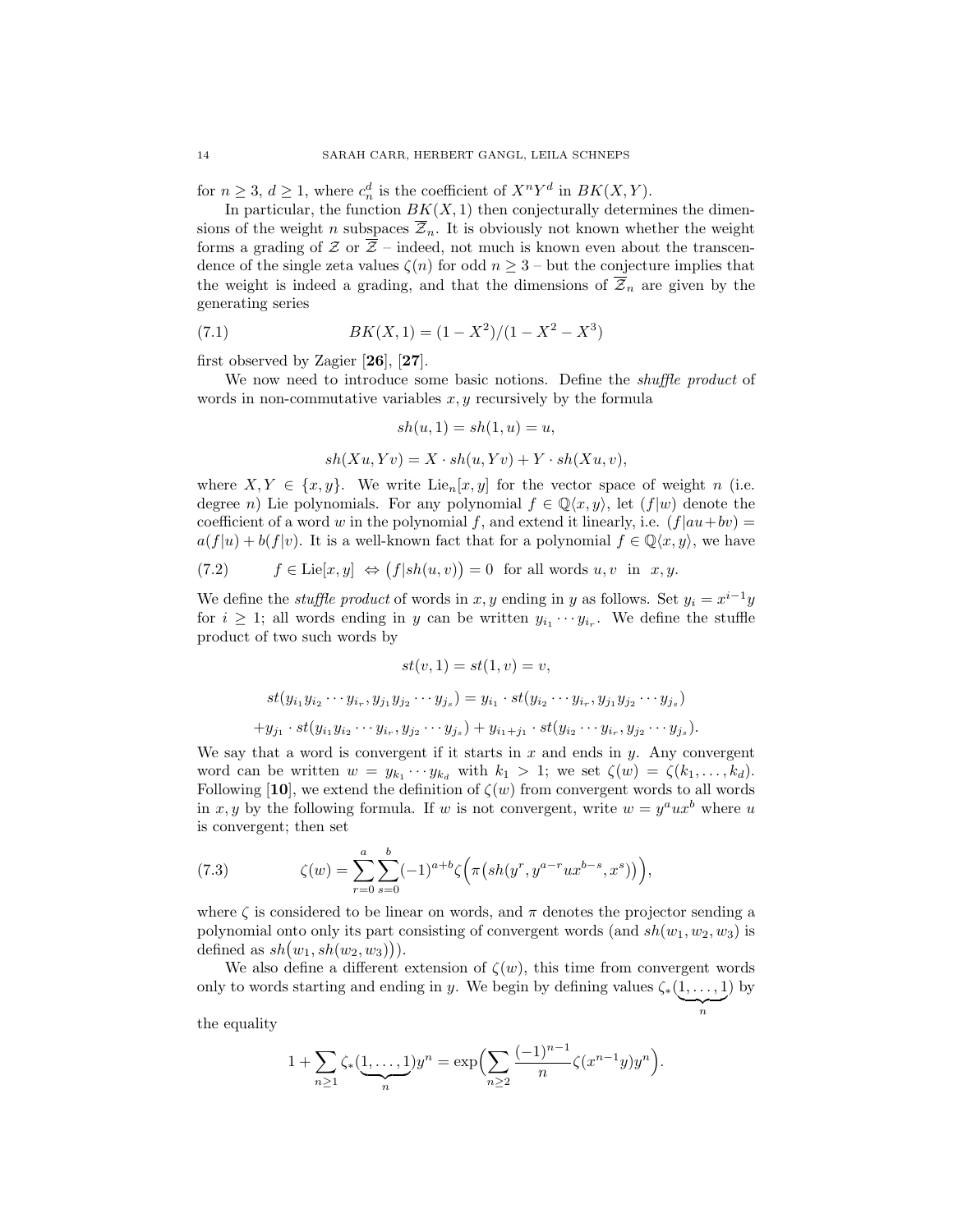In particular, we have  $\zeta_*(1) = \zeta(1) = 0$ ,  $\zeta_*(1,1) = -\frac{1}{2}\zeta(2)$ ,  $\zeta_*(1,1,1) = \frac{1}{3}\zeta(3)$  and  $\zeta_*(1,1,1,1,1) = \frac{1}{5}\zeta(5) - \frac{1}{6}\zeta(3)\zeta(2)$ . It is clear from the definition that  $\zeta_*(1,\ldots,1)$  $\sum_{n}$ ) ∈

Z is always an algebraic expression in the  $\zeta(x^{n-1}y)$  for  $n \geq 1$ .

Now, for any word w starting and ending in y, we write  $w = y^k u$  with u convergent, and set

$$
\zeta_*(w) = \sum_{i=0}^{\kappa} \zeta_*(\underbrace{1,\ldots,1}_{i}) \zeta(y^{k-i}u).
$$

Again, the  $\zeta_*(w)$  are all algebraic expressions in the  $\zeta(w)$ .

It is a well-known and fundamental result of the theory of multiple zeta values that the  $\bar{\zeta}$  and  $\bar{\zeta}_*$  satisfy the following two families of algebraic relations:

(Regularized) shuffle relation: For any two words u and v in  $x, y$ ,

 $\mathbf{r}$ 

(7.4) 
$$
\zeta(sh(u,v)) = \zeta(u)\zeta(v).
$$

(Regularized) stuffle relation: Let  $W_y$  denote the set of words in  $x, y$  ending in y. Then for all  $u, v \in W_y$ ,

(7.5) 
$$
\zeta_*(st(u,v)) = \zeta_*(u)\zeta_*(v).
$$

DEFINITION 7.2. Let  $\mathcal{FZ}$  denote the Q-algebra generated by formal symbols  $Z(w)$  for all words w in x, y, subject to the relations above. For any convergent word w, we again write  $w = y_{k_1} \cdots y_{k_d}$  and  $Z(k_1, \ldots, k_d) = Z(w)$ .

This  $\mathcal{FZ}$  is called the *formal multiple zeta algebra*, and it is one of the major conjectures in the theory of multiple zeta values that  $\mathcal{FZ} \simeq \mathcal{Z}$ . Obviously  $\mathcal{FZ}$  surjects onto  $\mathcal Z$  since the real multizeta values are known to satisfy (7.4) and (7.5) but the injectivity seems out of reach for the present. To give an idea of the difficulty of this conjecture, it would imply in particular that the weight  $n$  gives a grading on  $Z$ , which in turn would imply that all multiple zeta values are transcendental (indeed, if a non-zero multiple zeta value is algebraic, then expanding out its minimal polynomial according to (7.4) would give a linear combination of multiple zetas in different weights equal to zero, contradicting the weight grading).

Let  $\overline{\mathcal{FZ}}$  be the quotient of  $\mathcal{FZ}$  by the ideal generated by  $Z(xy) = Z(2)$ . It is known that  $\overline{\mathcal{FZ}}$  is a Hopf algebra, because it arises as the dual of the enveloping algebra of a Lie algebra (see the next section). It is weight-graded since the relations take place within weight-graded parts. The weight 0 part is given by  $\overline{\mathcal{FZ}}_0 = \mathbb{Q}$ , then  $\overline{\mathcal{FZ}}_1 = \overline{\mathcal{FZ}}_2 = \{0\}$ , and  $\overline{\mathcal{FZ}}_3 = \{Z(3)\}.$ 

Following Furusho [10], we set  $\pi \bar{\mathfrak{z}} = \bar{\mathcal{FZ}}/\mathcal{I}$  where  $\mathcal I$  is the ideal generated by constants and products, i.e. by  $\overline{\mathcal{FZ}}_0$  and  $(\overline{\mathcal{FZ}}_{\geq 3})^2$ . A priori,  $\mathfrak{n}f_3$  is simply a vector space, but because it is known that its graded dual is a Lie algebra (again, see next section), it follows that  $\eta_{\lambda}$  has the structure of a weight-graded Lie coalgebra, and that the dimensions of its graded pieces are equal to those of the dual, so that the dimensions of the graded pieces of  $\overline{\mathcal{FZ}}$  are equal to those of the universal enveloping algebra of the dual to the Lie coalgebra. We write  $z(w)$  for the image in  $\mathfrak{nf}_\delta$  of  $Z(w) \in \mathcal{FZ}$ . It follows from the definitions that for every word w ending in y which is not a power of y, the image of  $Z(w)$  is equal to the image of  $Z^*(w)$  in

n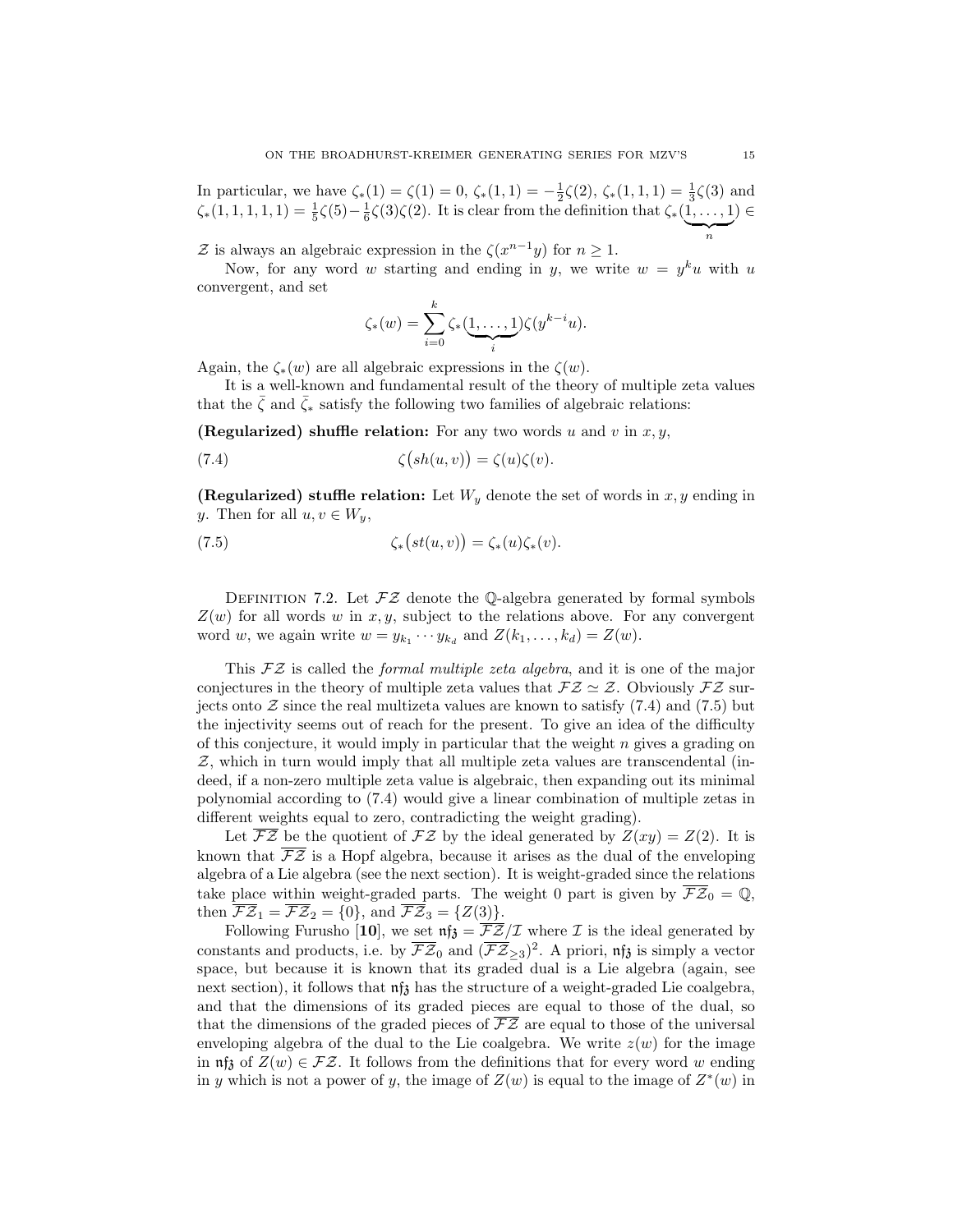$\mathfrak{m}$ <sub>1</sub>. These  $z(w)$  satisfy linearized versions of the double shuffle relations (7.4) and (7.5), namely

$$
(7.6)\qquad \qquad z\big(sh(u,v)\big) = 0
$$

for all pairs of words  $u, v$  in  $x, y$ , and

$$
(7.7) \t\t\t z(st(u,v)) = 0
$$

for all pairs of words  $u, v$  not both powers of  $y$ .

7.2. The double shuffle Lie algebra. In this subsection, we give an explicit definition of the *double shuffle* Lie algebra  $\delta$ s, which is the graded dual of the Lie coalgebra  $\eta_{\mathfrak{z}}$  of formal multiple zetas defined in the preceding section. The advantage of studying the dual Lie algebra is that its structure can be given more economically in terms of Lie algebra generators, while the dimensions of its graded parts are of course the same as those of  $\pi \mathfrak{z}$ . The definition of  $\mathfrak{ds}$  is given by formally dualizing  $(7.6)$  and  $(7.7)$ .

Let  $W_y$  denote the set of words ending in y as above, and let  $W'_y$  denote the set of pairs  $(u, v)$  of words in  $W_y$  that are not both powers of y.

DEFINITION 7.3. Let  $\mathfrak d$  denote the *double shuffle* Lie algebra defined as follows (7.8)

$$
\mathfrak{ds} = \left\{ f \in \mathbb{Q}_{\geq 3} \langle x, y \rangle \middle| (f|sh(u,v)) = 0 \quad \forall u, v, (f|st(u,v)) = 0 \quad \forall (u,v) \in W'_y \right\},\
$$

where  $\mathbb{Q}_{\geq 3}\langle x, y \rangle$  is the set of polynomials in  $x, y$  of degree  $\geq 3$ .

The terminology *double shuffle* comes from the fact that  $f \in \mathfrak{ds}$  satisfies the shuffle equations  $(7.4)$  and the stuffle equations  $(7.5)$ . Note that, by  $(7.2)$ , elements of  $\mathfrak{ds}$  lie in Lie $[x, y]$ .

The proof that ds is a Lie algebra was discovered by Racinet in his thesis [22]. He worked with the Poisson bracket defined as follows: to any  $f \in \text{Lie}[x, y]$ , associate a derivation  $D_f$  of Lie $[x, y]$  defined by  $D_f(x) = 0$ ,  $D_f(y) = [y, f]$ . Then  $[D_f, D_g] = D_{\{f,g\}}$  where  $\{f,g\} = [f,g] + D_f(g) - D_g(f)$ . Racinet showed that **0s** is stable under the Poisson Lie bracket defined by  $\{\cdot,\cdot\}$  (also called the Ihara bracket). This implies that  $U \mathfrak{ds}$  is a Hopf algebra, so its dual  $\mathcal{FZ}$  is a Hopf algebra and the quotient by products  $\eta_{\mathfrak{z}}$  is a Lie coalgebra; in other words,  $\eta_{\mathfrak{z}}^* \simeq \mathfrak{ds}$ .

The Lie algebra  $\mathfrak d$  is graded by the weight (i.e. degree) of the Lie polynomials. The first interesting elements, written in the Lyndon-Lie basis, are

$$
f_3 = [x, [x, y]] + [y, [x, y]],
$$
  
\n
$$
f_5 = [x, [x, [x, [x, y]]]] + 2[x, [x, [[x, y], y]]] - \frac{3}{2}[[x, [x, y]], [x, y]]
$$
  
\n
$$
+2[x, [[[x, y], y], y]] + \frac{1}{2}[[x, y], [x, [x, y]]] + [[[x, y], y], y].
$$

The dimensions of  $\mathfrak{ds}_n$  are equal to 0 for  $n = 4, 6$  and to 1 for  $n = 3, 5, 7, 8, 9$ . Thus there is a canonical generator  $f_n$  (up to scalar multiple) for  $n = 3, 5, 7, 9$ . The Lie algebra  $\mathfrak d$ s is also equipped with a decreasing y-depth filtration, defined by letting the y-depth of a polynomial be equal to the smallest number of  $y$ 's in any of its monomials. We write  $\mathfrak{ds}^1 \supset \mathfrak{ds}^2 \supset \cdots$  for this filtration.

The elements  $f_n$  for  $n = 3, 5, 7, 9$  are all of y-depth 1. Indeed, it is known (cf. [R]) that for each odd weight  $n \geq 3$ , there exists an element of y-depth 1 in  $\mathfrak{ds}$ ;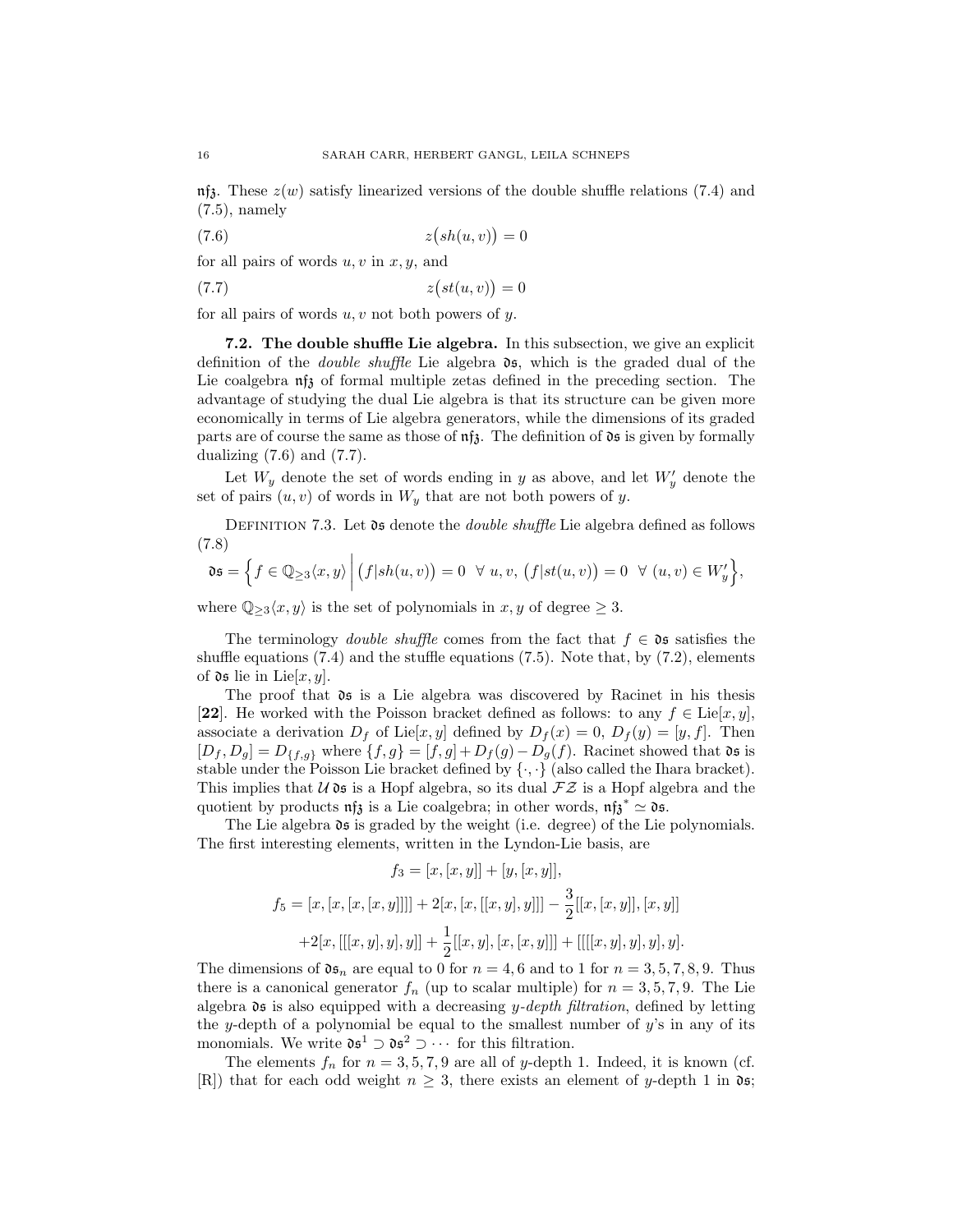y-depth 1 means that the Lie polynomial contains at least one of the Lie words  $ad(x)^{i}(y)$  with non-zero coefficient. A well-known conjecture states that any choice  $f_3, f_5, f_7, \ldots$  of such elements provides a free generating set for  $\mathfrak{ds}$ .

We relate our work in the previous sections to the theory of multiple zeta values via the following conjecture. Let Lie F denote the free algebra Lie $[s_3, s_5, \ldots] \subset \mathcal{F}$ . The special depth filtration on  $\mathcal F$  restricts naturally to one on Lie  $\mathcal F$ .

CONJECTURE 7.4. Let  $f_3, f_5, \ldots$  be a chosen set of y-depth 1 elements of  $\mathfrak d$  in each odd weight  $\geq 3$ . Then the Lie algebra homomorphism

$$
\rho: \text{Lie}\,\mathcal{F} \to \mathfrak{ds}
$$

mapping  $s_i \mapsto f_i$  is a bijection, and furthermore it carries the special depth filtration on Lie  $\mathcal F$  to the y-depth filtration on  $\mathcal U$  ds.

Thus the conjecture implies that the universal enveloping algebra of  $\mathfrak{ds}$ , which is dual to the Hopf algebra of formal multiple zeta values  $\mathcal{FZ}$ , is isomorphic to  $\mathcal{F}$ , and so our results on the dimensions of the associated graded pieces of  $\mathcal F$  would lead to

$$
\dim{\mathcal U}\mathfrak{ds}_n^d/{\mathcal U}\mathfrak{ds}_n^{d+1}=c_n^d,
$$

where  $c_n^d$  is the coefficient of the monomial  $X^nY^d$  in the Broadhurst-Kreimer function  $BK(X, Y)$ . By duality, this would mean that

$$
\dim \overline{\mathcal{FZ}}_n^d / \overline{\mathcal{FZ}}_n^{d-1} = c_n^d,
$$

which corresponds exactly to Broadhurst-Kreimer's original motivation given in (7.2), except that it would hold for formal multizeta values whereas their original conjecture concerns the real ones.

7.3. Evidence for the conjecture. The Lie algebra  $\mathfrak d$  as been calculated explicitly up to about weight 20, and the resulting dimensions bear out the correctness of the Broadhurst-Kreimer dimensions for  $\mathfrak{ds}_n^d / \mathfrak{ds}_n^{d+1}$ . However, there is also some more theoretical evidence in favor of Conjecture 7.4.

7.3.1. Injectivity of the homomorphism  $\rho : \text{Lie} \mathcal{F} \to \mathfrak{ds}$ . Although we do not know much about the Lie homomorphism (7.9) for a general choice of  $f_3, f_5, \ldots$ in  $\delta$ s, we can show that there exist choices of y-depth 1 elements such that  $\rho$  is injective. Let us sketch how this is known.

In a series of articles (see e.g.  $[18]$ , but also  $[12]$ ,  $[16]$ ,  $[13]$ ,  $[8]$ ), Goncharov (and co-authors) defined motivic multiple zeta values, which are (framed) mixed Tate motives with the motivic version  $\zeta^{\mathfrak{m}}(2)$  of  $\zeta(2)$  being zero, and which form a Hopf algebra denoted  $\mathcal{MZ}$  under the tensor product, with a coproduct defined explicitly by Goncharov  $([13]$ , foreshadowed by  $[12]$ ). It is known that the motivic multiple zeta values satisfy relations  $(7.4)$ – $(7.5)$  (see [13], for  $(7.5)$  see also [24]). Furthermore, F. Brown defined [4] a graded algebra comodule of motivic multiple zeta values  $\mathcal H$  in which  $\zeta^{\mathfrak{m}}(2)$  is non-zero, and showed that  $\mathcal H$  is non-canonically isomorphic to  $MZ \otimes \mathbb{Q}[\zeta^{\mathfrak{m}}(2)]$  and that Goncharov's period map (with values in a quotient of R only) can be lifted to a surjection  $\mathcal{H} \rightarrow \mathcal{Z}$ . Choosing an isomorphism identifies  $M\mathcal{Z}$  as a subspace of  $\mathcal{H}$ , and the image of  $M\mathcal{Z}$  under the period map is then a subspace of  $\mathcal Z$  isomorphic to  $\overline{\mathcal Z}$ . Thus there are surjections

$$
\overline{\mathcal{FZ}} \to \mathcal{MZ} \to \overline{\mathcal{Z}},
$$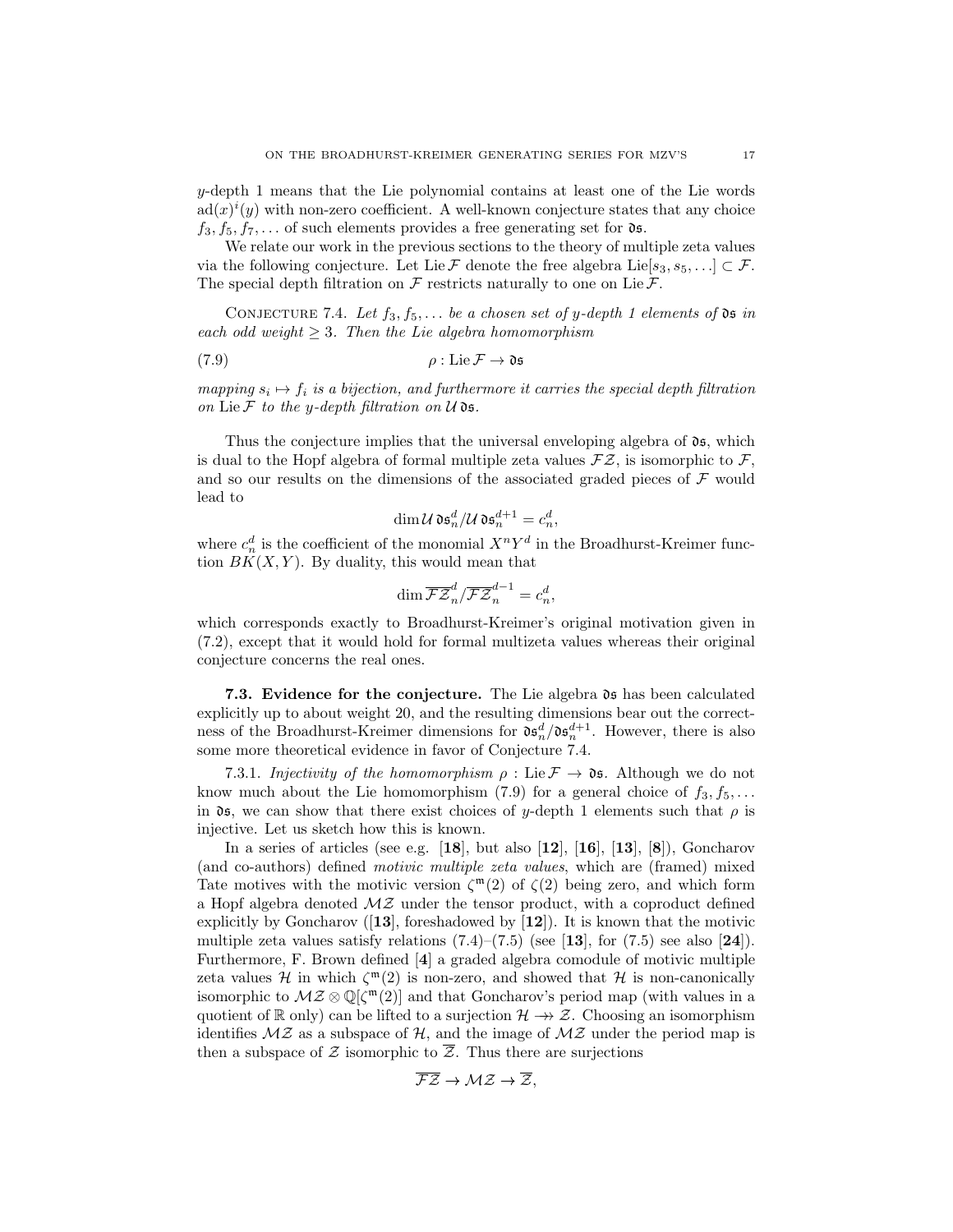where the second surjection comes from taking the period of a framed mixed Tate motive in the above sense.

In a remarkable paper, Brown [5], with help on a key point from D. Zagier [28], recently succeeded in proving that the dimensions of the weight-graded parts of  $M\mathcal{Z}$ are given by the coefficients of the generating series  $BK(X, 1)$  (cf. (7.1)). Thus, as was pointed out earlier by Goncharov  $(17)$ , or see 25.7.3.1 of [1] for more detail, as well as [25]), these dimensions form an upper bound for the dimensions of the weight n parts  $\overline{\mathcal{Z}}_n$  of  $\overline{\mathcal{Z}}_n$ , and a lower bound for the dimensions of  $\overline{\mathcal{FZ}}_n$ . Writing nm<sub>3</sub> for the quotient of  $MZ$  by the degree 0 part and products, the surjection  $\overline{\mathcal{FZ}}$   $\rightarrow$  $\rightarrow$  MZ induces a surjection of quotients  $\pi_{\mathfrak{z}} \rightarrow \pi_{\mathfrak{z}}$ . Thanks to [22], Goncharov's coproduct passes to a cobracket on nmz, which is in fact a Lie coalgebra, so by duality this yields an injection of Lie algebras

$$
\mathfrak{nm}\mathfrak{z}^* \hookrightarrow \mathfrak{nf}\mathfrak{z}^* = \mathfrak{ds}.
$$

It follows directly from Brown's dimension result that the Lie algebra nm<sub>3</sub><sup>\*</sup> is free on one y-depth 1 generator for each odd  $n \geq 3$ .

These observations thus show that there is at least one choice of a set of y-depth 1 elements  $f_n$  for odd  $n \geq 3$  in  $\mathfrak{ds}$  (namely the images of a set of Lie generators for  $\mathfrak{mmg}^*$ ) which generate a free Lie subalgebra inside **05**. Thus, for this choice of  $f_i$ , the map (7.9) is injective.

7.3.2. Compatibility of  $\rho$ : Lie  $\mathcal{F} \to \mathfrak{ds}$  with the depth filtrations. There is also some evidence to support the part of Conjecture 7.4 concerning the depth filtrations. Assume that generators  $f_i$  are chosen as above, so that  $\rho$  is injective.

By the definition of the y-depth filtration, a Poisson bracket of  $d f_i$ 's lies in  $\mathfrak{ds}^d$ , so we have maps

$$
\rho: \text{Lie}\,\mathcal{F}^i \to \mathfrak{ds}^i
$$

for  $i = 1, 2, 3$ .

Racinet [22] proved that  $\mathfrak{ds}^1/\mathfrak{ds}^2$  is generated by one element in each odd rank  $\geq$  3, so the induced map

$$
\overline{\rho}: \operatorname{Lie} \mathcal{F}^1/\!\operatorname{Lie} \mathcal{F}^2 \to \mathfrak{ds}^1/\mathfrak{ds}^2
$$

is an isomorphism.

In y-depth 2, it was shown in [23] that the only relations in  $\mathfrak{ds}^2/\mathfrak{ds}^3$  between (images of) double Poisson brackets  $\{f_i, f_j\}$  are of the form

(7.10) 
$$
\sum_{i,j} a_{ij} \{f_i, f_j\} \equiv 0 \text{ modulo } \mathfrak{ds}^3,
$$

where  $\sum_{i,j} a_{ij} (X^{i-1}Y^{j-1} - X^{j-1}Y^{i-1})$  is a reduced even period polynomial. Thus the definition of the special depth filtration shows that

$$
\overline{\rho}: \operatorname{Lie} \mathcal{F}^2/\!\operatorname{Lie} \mathcal{F}^3 \to \mathfrak{ds}^2/\mathfrak{ds}^3
$$

is an isomorphism.

In  $y$ -depth 3, a combination of impressive dimension results due to Goncharov [15] with Brown's theorem mentioned above shows that  $\mathfrak{ds}^3$  is generated by triple Poisson brackets  $\{f_i, \{f_j, f_k\}\}\$ and that the induced map

$$
\overline{\rho}: \operatorname{Lie} \mathcal{F}^3/\mathrm{Lie} \, \mathcal{F}^4 \to \mathfrak{ds}^3/\mathfrak{ds}^4
$$

is also an isomorphism.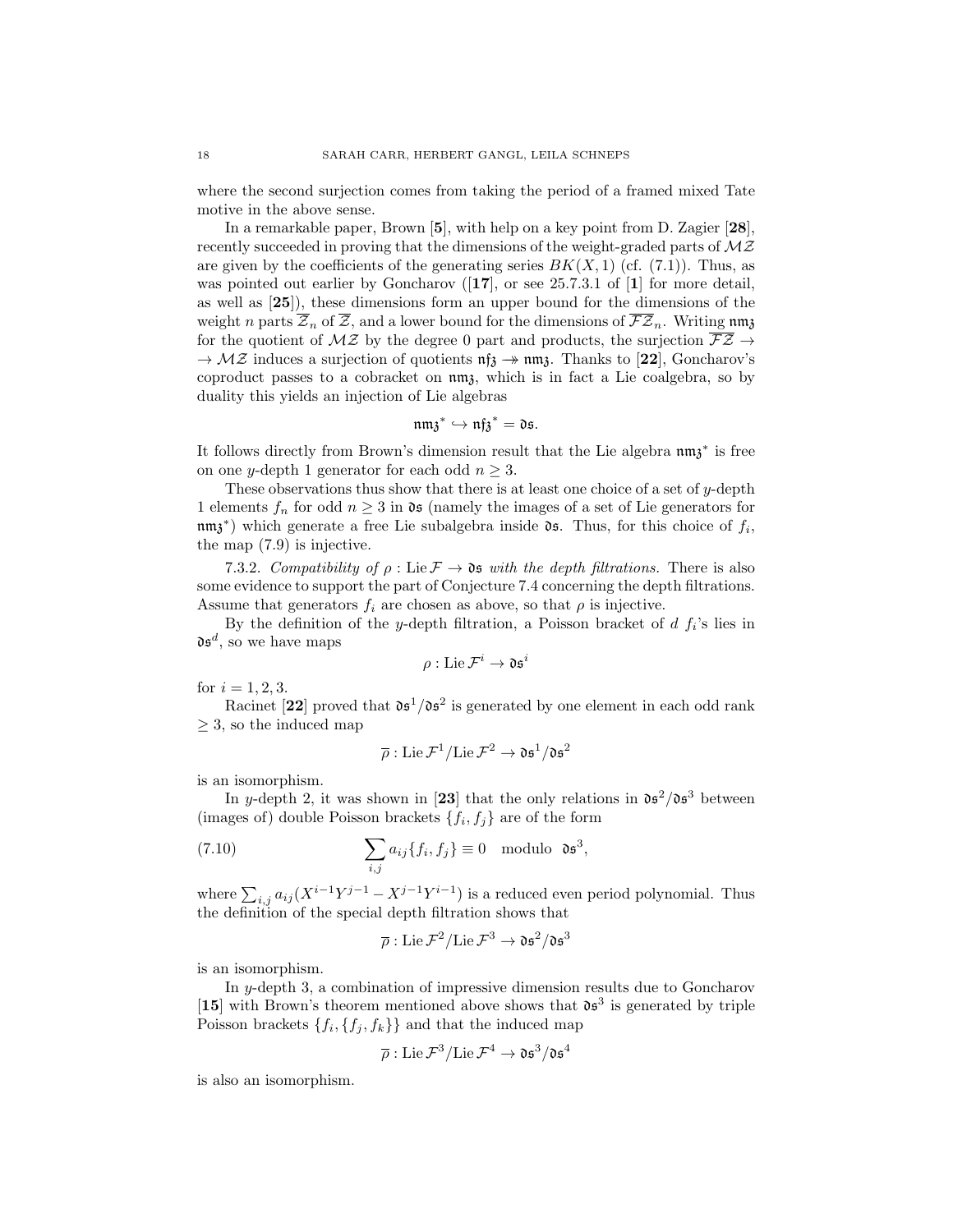The interesting phenomenon starts in y-depth 4. Naturally, the relations  $(7.10)$ give rise to many relations of higher  $y$ -depth in  $\mathfrak{ds}$  by bracketing; for example the period polynomial (2.1) corresponds to  $\{f_3, f_9\}$  –  $3\{f_5, f_7\}$ , and we also have the relation

$$
\{f_3, \{f_3, f_9\}\} - 3\{f_3, \{f_5, f_7\}\} \equiv 0 \text{ modulo } \mathfrak{ds}^4.
$$

In fact, it is known ([19]) that the "period-polynomial elements" (7.10) lie not just in  $\mathfrak{ds}^3$  but in  $\mathfrak{ds}^4$ . Conjecture 7.4 is tantamount to assuming that (i) these period-polynomial elements lie in  $\mathfrak{ds}^4$  and are non-zero modulo  $\mathfrak{ds}^5$ , and (ii) all relations in the associated graded of  $\delta$ s for the y-depth filtration come from the Lie ideal of  $\mathfrak{ds}$  generated by the relations (7.10). In [6], Brown considers similar questions relating this type of assertion to the Broadhurst-Kreimer function, but rather than with Lie F and  $\mathfrak{ds}$ , he works with the Lie algebra nm<sub>3</sub> and another Lie algebra, called "linearized double shuffle", which is known to contain the associated graded of ds. He displays an explicit and elegant family of Lie elements depth 4 which are conjecturally candidates for the images of period polynomial elements in  $\delta \mathfrak{s}^4 / \delta \mathfrak{s}^5$  (in fact in the motivic Lie subalgebra  $\mathfrak{nm} \mathfrak{z}^*$ ) corresponding to some choice of generators  $f_i$ .

Because the period polynomial elements lie in  $\mathfrak{ds}^4$ , the map  $\rho$  sends Lie  $\mathcal{F}^4 \to$  $\mathfrak{ds}^4$ . In order for the induced map  $\bar{\rho}$  : Lie  $\mathcal{F}^4$ /Lie  $\mathcal{F}^5 \to \mathfrak{ds}^4/\mathfrak{ds}^5$  to be an isomorphism, we would need to know (i) and (ii) above in  $y$ -depth 4, i.e. that the period polynomial elements are not in the kernel, and that there are no relations in  $\mathfrak{ds}^4/\mathfrak{ds}^5$  other than those coming from the Lie ideal generated by the period polynomial elements.

Although we cannot prove any of these results at present, it is at least easy to show that for each period polynomial, there does exist a choice of free  $y$ -depth 1 generators  $f_3, f_5, \ldots$  of the motivic Lie subalgebra  $\mathfrak{nm}^*$  in  $\mathfrak{ds}$  such that the periodpolynomial element in those generators is non-zero in  $\mathfrak{ds}^4/\mathfrak{ds}^5$ . Indeed, if we had

(7.11) 
$$
\sum_{\substack{i < j \\ i+j=n}} a_{ij} \{f_i, f_j\} \in \mathfrak{d} \mathfrak{s}_n^5
$$

for a given choice of  $f_k$ 's, it would be sufficient to pick the smallest i such that  $a_{ij}$  is non-zero, and change  $f_j = f_{n-i}$  to  $f_j + \{f_a, \{f_b, f_c\}\}\$  with  $a+b+c=j$ ,  $b < c$ . Such triple brackets exist as soon as  $j \ge 11$ . If  $j < 11$ , there is no such triple bracket, but we can deal with that situation case by case. Indeed, since  $i < j$  in all the pairs  $\{f_i, f_j\}$  appearing in (7.11), we must have  $i < j < 11$ , so the only possibilities are  $(i, j) = (3, 5), (3, 7), (3, 9), (5, 7), (5, 9), (7, 9)$  in weights 8,10,12,14,16. There are no period polynomials in weights 8,10 and 14, and only one up to scalar multiple in each of weights 12 and 16; the corresponding period polynomial elements in  $\mathfrak{ds}$  can be calculated explicitly, and it turns out that they do not vanish in  $\mathfrak{ds}^4/\mathfrak{ds}^5$ . Thus, this method yields at least the partial result that for each period polynomial, there exists a choice of motivic generators  $f_3, f_5, \ldots$ , such that the corresponding period polynomial element does not vanish in  $\mathfrak{ds}^4/\mathfrak{ds}^5$ . It would be very helpful to prove that this result holds independently of the choice of motivic generators  $f_n$ .

#### References

- $[1]$  André, Y., Une introduction aux motifs: motifs purs, motifs mixtes, périodes, Société Mathématique de France, 2004.
- $[2]$  Blümlein, J., Broadhurst, D., Vermaseren, J., The multiple zeta value data mine, Comput. Phys. Commun. 181 (2010), 582–625.